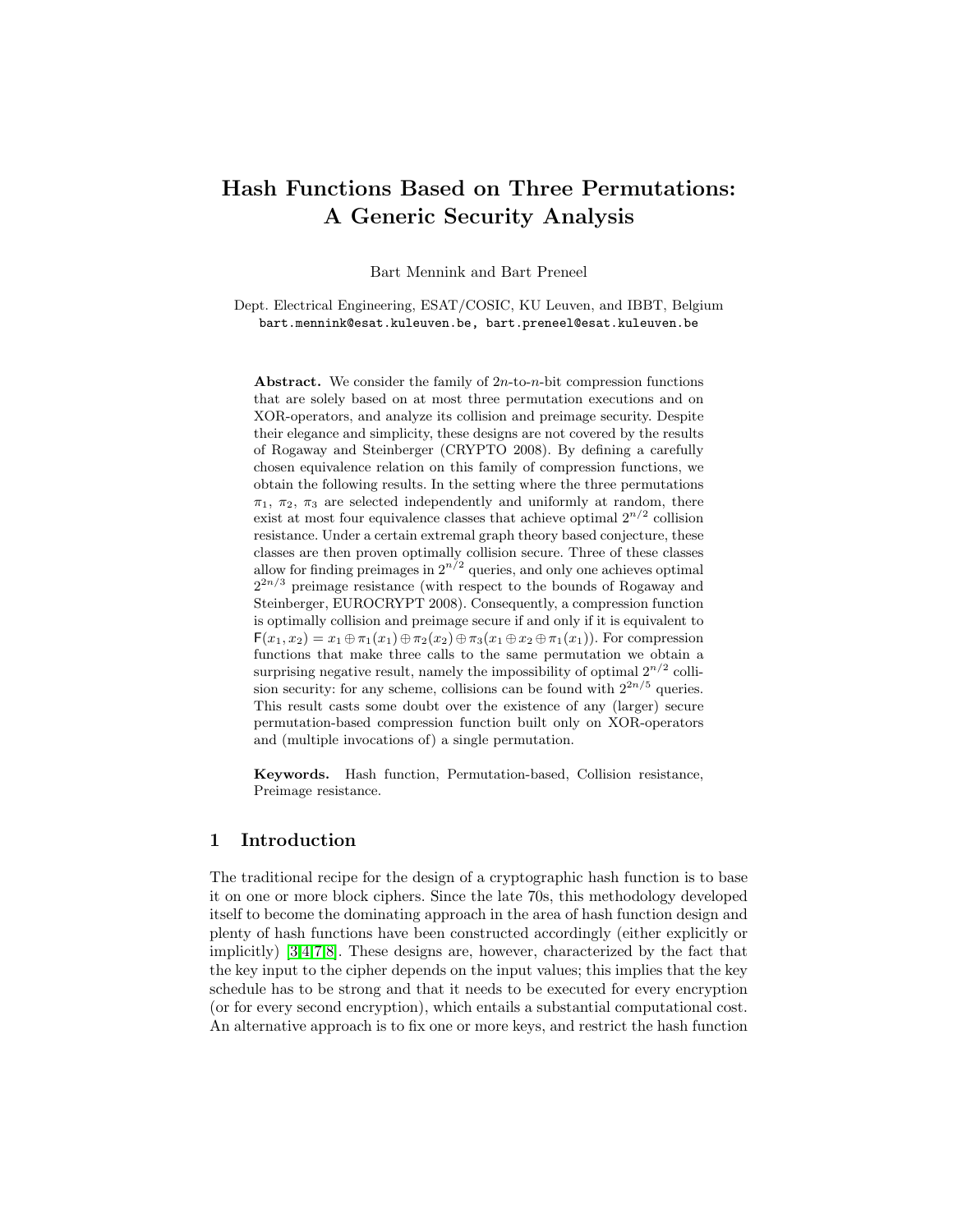design to use the block cipher for these keys only. The usage of fixed-key block ciphers, or alternatively permutations, additionally causes gain that one does not need to implement an entire block cipher but only a limited number of instantiations of it.

Black, Cochran and Shrimpton [\[1\]](#page-15-1) were the first to formally study this approach, demonstrating that a  $2n$ -to-n-bit compression function F using one nbit permutation  $\pi$  cannot be secure. This result has been generalized by Rogaway and Steinberger [\[11\]](#page-16-3), and refined by Stam [\[13\]](#page-16-4) and Steinberger [\[14\]](#page-16-5). Consider any  $mn$ -to-rn-bit compression function using  $k$  n-bit permutations: if  $2^{n(2m-2r-k+1)/(k+1)} \ge 17$ , collisions can be found in at most  $(2^n)^{1-(m-r+1)/(k+1)}$ queries to the underlying primitives, a bound proven by Steinberger in [\[14\]](#page-16-5) but commonly known as "Stam's bound." Collisions and preimages can even be found in at most  $(2^n)^{1-(m-r/2)/k}$  and  $(2^n)^{1-(m-r)/k}$  queries respectively, provided the compression function satisfies the "uniformity assumption" [\[11\]](#page-16-3). Due to Stam's bound, a  $2n$ -to-n-bit compression function, which is the simplest case after all, achieves optimal  $2^{n/2}$  collision resistance *only if* it employs at least three permutations. Yet, it cannot achieve optimal preimage resistance if it fulfills the uniformity assumption. These observations apply to the "multi-permutation setting", where each of the permutations is generated independently, as well as the "single-permutation setting" where the permutations are the same.

The construction of  $2n$ -to-n-bit compression functions (based on three permutations) that provably attain optimal collision security, has turned out to be a very challenging exercise. In [\[10\]](#page-16-6), Rogaway and Steinberger formally proved a broad class of  $2n$ -to-n-bit compression functions using three distinct permutations and finite field scalar multiplications optimally collision and preimage secure (w.r.t. the bounds of [\[11\]](#page-16-3)), provided the compression function satisfies a so-called "independence criterion" (a similar result for the single-permutation setting has been obtained by Lee and Kwon [\[5\]](#page-16-7)). Unfortunately, this technical criterion rules out the most intuitive and elegant type of designs, namely compression functions that are (apart from the three permutations) solely based on XOR-operators. As the proof of [\[10\]](#page-16-6) extensively relies on its independence criterion, the proof cannot be generalized to compression functions of this type. In [\[12\]](#page-16-8), Shrimpton and Stam derived a XOR-based compression function, using three one-way functions rather than permutations:  $F(x_1, x_2) = f_1(x_1) \oplus$  $f_3(f_1(x_1) \oplus f_2(x_2))$ . This function is proven collision resistant up to  $2^{n/2}$  queries (asymptotically), but preimages can be found with high probability after  $2^{n/2}$ queries [\[12\]](#page-16-8). It has been demonstrated by an automated analysis of Rogaway and Steinberger [\[10\]](#page-16-6) that the same results hold if  $f_1, f_2, f_3$  are Davies-Meyer-like compression functions using permutations  $\pi_1, \pi_2, \pi_3$ , i.e.  $f_i(x) = x \oplus \pi_i(x)$ , but a formal security analysis has never been given. Since these works, a synthetic formal collision and preimage security analysis of XOR-based compression functions has remained an interesting and important theoretical open problem, because of their elegance and simplicity (the functions only employ XOR-operators) as well as their slight efficiency improvement (XOR-operators are slightly cheaper than finite field multiplications).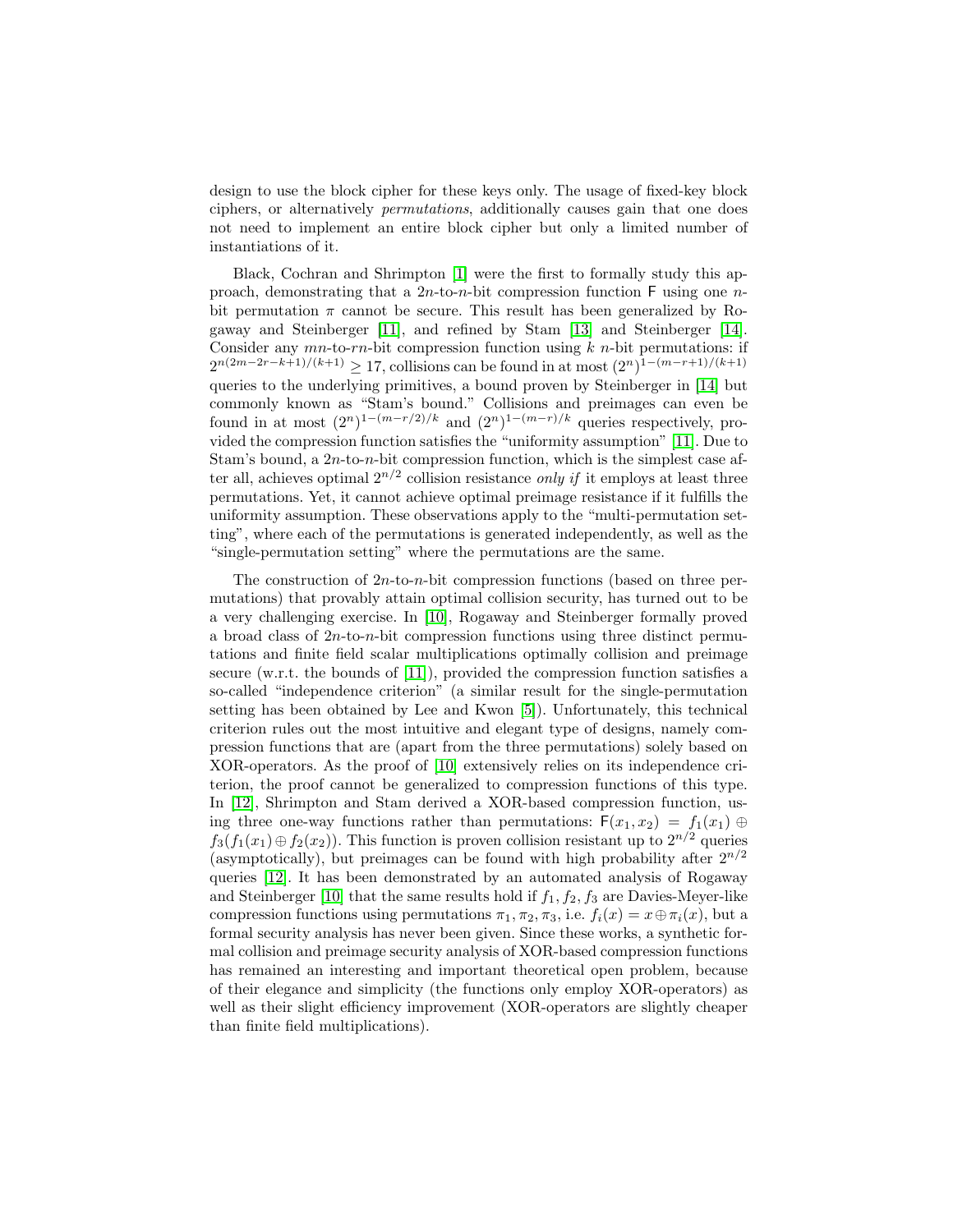OUR CONTRIBUTIONS. We focus on the entire family of  $2n$ -to-n-bit compression functions constructed only of three isolated permutations and of XOR-operators, and analyze the security of these functions against information-theoretic adversaries. For each of the functions, we either provide a proof of optimal collision resistance or a collision attack faster than the birthday bound. We also analyze the preimage resistance of the schemes that have optimal collision security.

The approach followed in this work is based on defining an equivalence class on the set of compression functions, and is of independent interest: informally, two compression functions are equivalent if there exists a tight bi-directional preimage and collision security reduction (cf. Def. [3\)](#page-6-0). Consequently, security results of one compression function hold for the entire class, and it suffices to analyze the security of one function per class. In this work we restrict to equivalence reductions that are easy to verify, such as interchanging the inputs to the compression function.

For the *multi-permutation* setting, where the three permutations  $\pi_1, \pi_2, \pi_3$ are assumed to be selected independently and uniformly at random, the results are as follows. A compression function F is optimally collision secure (asymptotically) if and only if it is equivalent to one of the four compression functions  $F_1, \ldots, F_4$ :

<span id="page-2-1"></span>
$$
F_1(x_1, x_2) = x_2 \oplus \pi_2(x_2) \oplus \pi_3(x_1 \oplus x_2 \oplus \pi_1(x_1)),
$$
  
\n
$$
F_2(x_1, x_2) = x_1 \oplus \pi_1(x_1) \oplus \pi_2(x_2) \oplus \pi_3(x_1 \oplus x_2 \oplus \pi_1(x_1)),
$$
  
\n
$$
F_3(x_1, x_2) = x_1 \oplus \pi_1(x_1) \oplus \pi_3(x_1 \oplus x_2 \oplus \pi_1(x_1) \oplus \pi_2(x_2)),
$$
  
\n
$$
F_4(x_1, x_2) = x_1 \oplus x_2 \oplus \pi_1(x_1) \oplus \pi_3(x_1 \oplus x_2 \oplus \pi_1(x_1) \oplus \pi_2(x_2)).
$$
\n(1)

These compression functions are depicted in Fig. [1.](#page-2-0) Not surprisingly, the permutation-based variant of the Shrimpton-Stam compression function [\[12\]](#page-16-8) is included, it equals  $F_3$ . For compression functions non-equivalent to any of  $F_1, F_2, F_3, F_4$ , collisions can be found faster than the birthday bound, namely in at most  $2^{2n/5}$  queries. Compression functions equivalent to  $F_2$  are proven optimally preimage secure up to  $2^{2n/3}$  queries, and compression functions equivalent to  $F_1, F_3$  or  $F_4$  are additionally shown to achieve tight  $2^{n/2}$  preimage security. Therefore, a compression function achieves optimal collision and preimage resis-tance (w.r.t. the bounds of [\[11\]](#page-16-3)) if and only if it is equivalent to  $F_2$ . Particularly,



<span id="page-2-0"></span>**Fig. 1.** A graphical representation of the compression functions  $F_1, \ldots, F_4$  of [\(1\)](#page-2-1).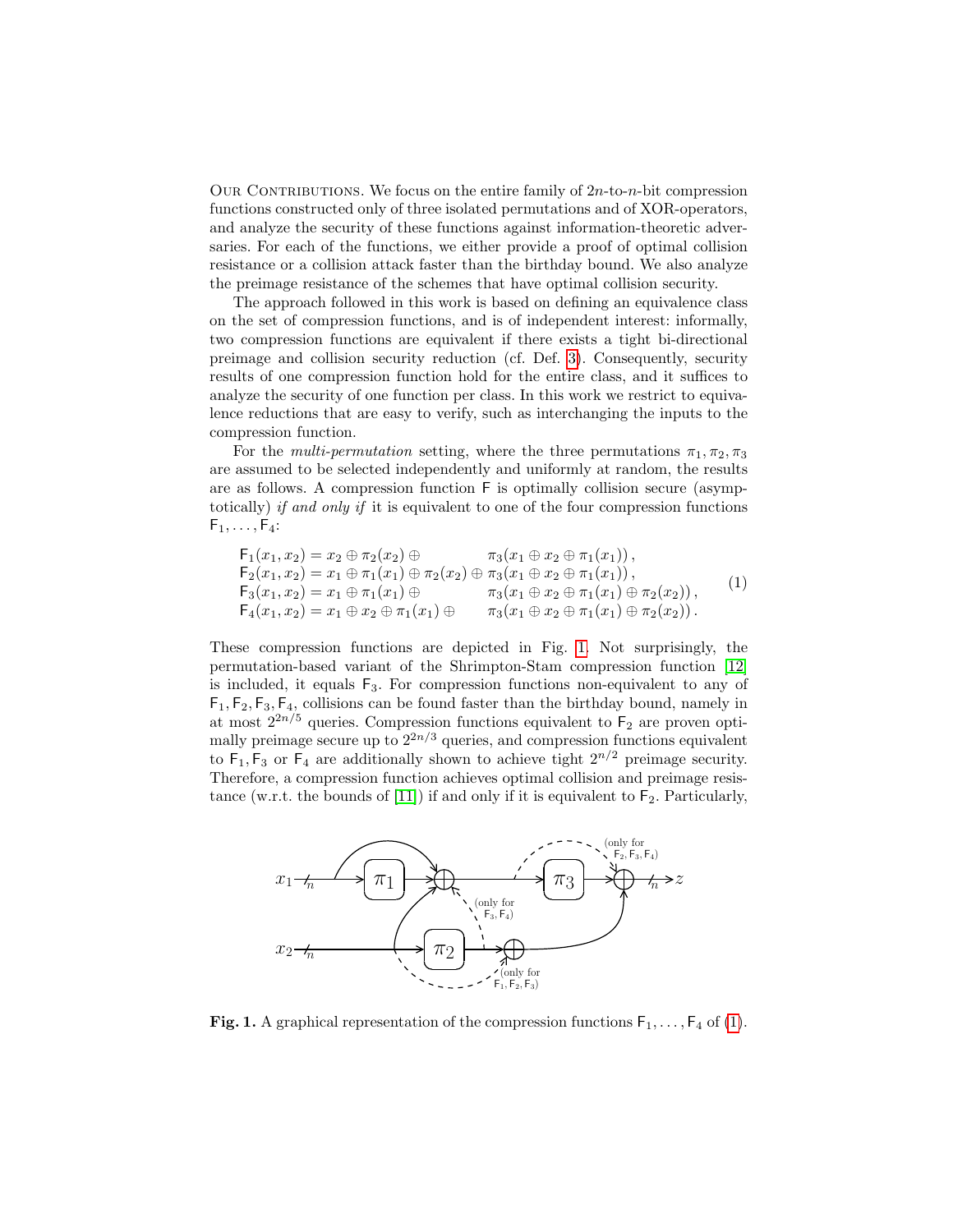this class of functions beats the Shrimpton-Stam compression function [\[12\]](#page-16-8) with respect to preimage resistance. These results are summarized in Table [1.](#page-3-0)

A minor part of the results in the multi-permutation setting, more concretely the collision resistance of  $F_1, F_2$  and  $F_4$  and the preimage resistance of  $F_2$ , are based on an extremal graph theory based conjecture. Informally, this conjecture bounds the number of solutions  $(x_1, x_2, x_3) \in X_1 \times X_2 \times X_3$  such that  $x_2 \oplus x_3 = x_1 \oplus \pi_1(x_1)$ , where  $X_1, X_2, X_3$  are three sets of q elements. This conjecture is similar to (but more complex than) a problem posed by Zarankiewicz in 1951 (cf. [\[2,](#page-15-2) Ch. 6.2]), and is of independent interest. In the full version of this paper [\[6\]](#page-16-9), we analyze our conjecture in more detail, provide it with a heuristic argument, and compare it with the conjecture of Zarankiewicz.

<span id="page-3-0"></span>Table 1. The security results of this work for the multi-permutation setting. The functions  $F_1, \ldots, F_4$  are given in [\(1\)](#page-2-1) and Fig. [1.](#page-2-0) The equivalence relation is defined in Def. [3.](#page-6-0) For  $F_2$ , the obtained security results are optimal with respect to the bounds of Rogaway and Steinberger [\[11\]](#page-16-3). The proofs of the results with appended "[c]" fall back on Conjecture [1.](#page-9-0)

|                  | collision     |            | preimage                       |            |
|------------------|---------------|------------|--------------------------------|------------|
| F equivalent to: | security      | attack     | security                       | attack     |
| $F_1, F_4$       | $2^{n/2}$ [c] | $2^{n/2}$  | $2^{n/2}$                      | $2^{n/2}$  |
| F <sub>2</sub>   | $2^{n/2}$ [c] | $2^{n/2}$  | $\frac{2^{2n/3}}{2^{n/2}}$ [c] | $2^{2n/3}$ |
| Fз.              | $2^{n/2}$     | $2^{n/2}$  |                                | $2^{n/2}$  |
| none of these    |               | $2^{2n/5}$ |                                |            |

In the single-permutation setting, where the compression function makes three calls to the same random permutation  $\pi$ , there does not exist any compression function that achieves optimal collision resistance. In particular, for any possible function, collisions can be found in at most  $2^{2n/5}$  queries, beating the desired birthday bound. This negative result is surprising, given the fair amount of secure functions we have found in the multi-permutation setting. The attacks mainly rely on the fact that the adversary can misuse the single-permutation property by introducing dependencies between the two input values  $x_1$  and  $x_2$ . For instance, the function  $\mathsf{F}_2$  of [\(1\)](#page-2-1) satisfies  $\mathsf{F}_2(x_1, x_2) = \mathsf{F}_2(x_1, x_2 \oplus x_1 \oplus \pi(x_1))$  in the single-permutation setting. This result raises the interesting question whether (larger) compression functions exist based only on XOR-operators and (more than three invocations of) one single permutation.

OUTLINE. In Sect. [2,](#page-4-0) we present some background information, and formally describe the set of permutation-based compression functions we have analyzed. In Sect. [3,](#page-6-1) the equivalence relation on the set of compression functions is formally defined. The main results are given in Sect. [4](#page-8-0) for the multi-permutation setting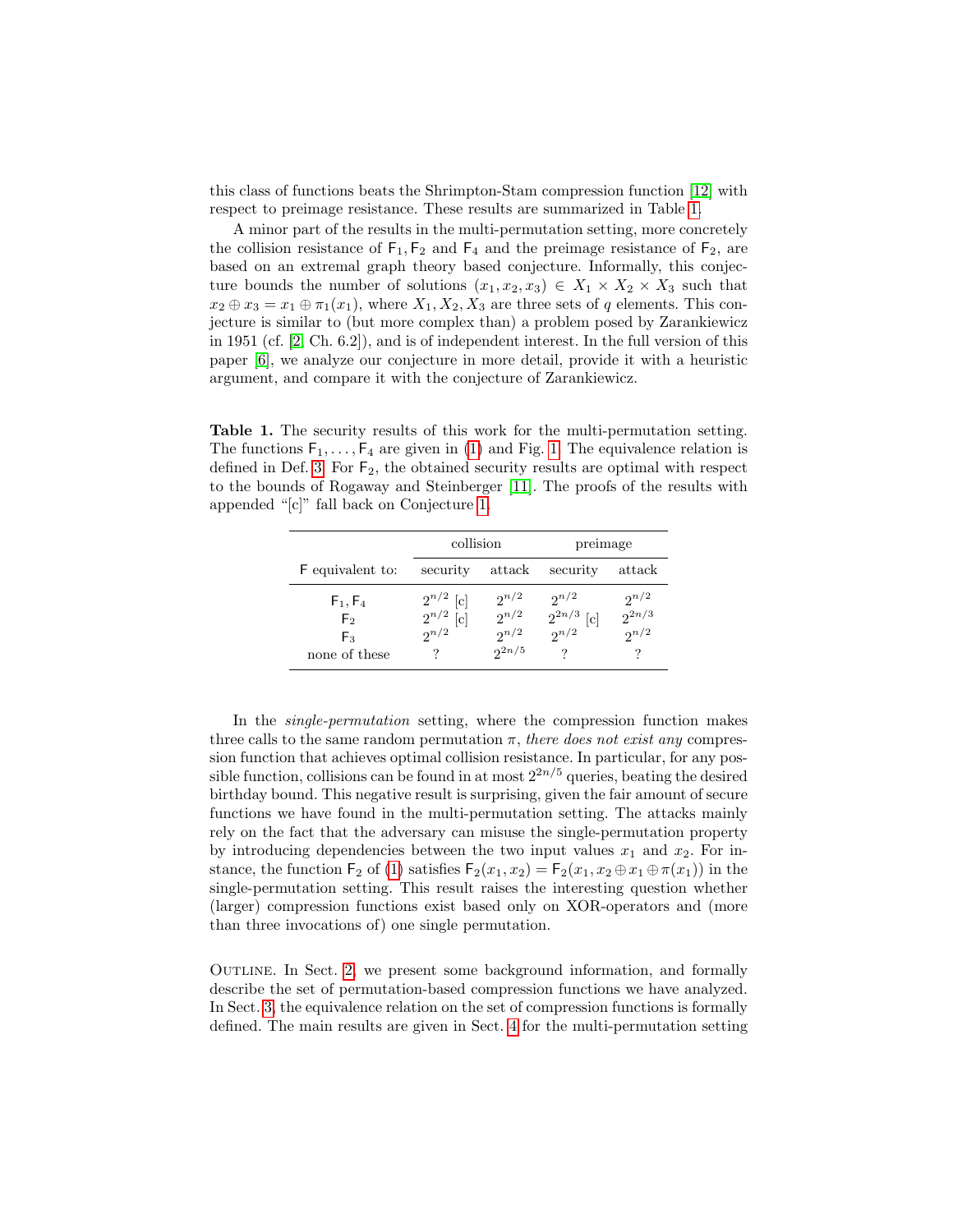and in Sect. [5](#page-13-0) for the single-permutation setting. We conclude the paper in Sect. [6.](#page-14-0)

### <span id="page-4-0"></span>2 Preliminaries

For an integer  $n \in \mathbb{N}$ , we denote by  $\{0,1\}^n$  the set of bit strings of length n. For two bit strings  $x, y$ , we denote by  $x||y$  their concatenation and by  $x \oplus y$ their bitwise XOR. If  $\mathcal X$  is a set, by  $x \stackrel{\hspace{0.1em}\mathsf{\scriptscriptstyle\$}}{\leftarrow} \mathcal X$  we denote the uniformly random sampling of an element from X. For two integers  $m, n \in \mathbb{N}$ , we denote by  $\langle m \rangle_n$ the encoding of  $m$  as an  $n$ -bit string. By log we denote the logarithm function with respect to base 2. By  $P_n$  we denote the set of all permutations operating on *n* bits. Vectors are denoted as **x**, and by  $\|\mathbf{x}\| = \sum_i |x_i|$  we denote the 1-norm of **x**. For a matrix A, by  $a_{i,j}$  we denote its coefficient at the i<sup>th</sup> row and j<sup>th</sup> column. By  $\mathbf{a}_{i,*}$  we denote the i<sup>th</sup> row of A, and by  $\mathbf{a}_{*,j}$  its j<sup>th</sup> column.

#### <span id="page-4-3"></span>2.1 Permutation Based Compression Functions

We consider the following type of  $2n$ -to-n-bit compression functions. Let  $\pi_1, \pi_2$ ,  $\pi_3 \in P_n$  be three permutations. For a binary  $4 \times 5$  matrix A of the form

<span id="page-4-2"></span>
$$
A = \begin{pmatrix} a_{11} & a_{12} & 0 & 0 & 0 \\ a_{21} & a_{22} & a_{23} & 0 & 0 \\ a_{31} & a_{32} & a_{33} & a_{34} & 0 \\ a_{41} & a_{42} & a_{43} & a_{44} & a_{45} \end{pmatrix},
$$
(2)

the compression function  $\mathsf{F}_{\mathsf{A}}: \{0,1\}^{2n} \to \{0,1\}^n$  is defined as follows:

<span id="page-4-1"></span>
$$
\mathsf{F}_{A}(x_{1}, x_{2}) = z, \text{ where } y_{1} \leftarrow \pi_{1}(a_{11}x_{1} \oplus a_{12}x_{2}),
$$
  
\n
$$
y_{2} \leftarrow \pi_{2}(a_{21}x_{1} \oplus a_{22}x_{2} \oplus a_{23}y_{1}),
$$
  
\n
$$
y_{3} \leftarrow \pi_{3}(a_{31}x_{1} \oplus a_{32}x_{2} \oplus a_{33}y_{1} \oplus a_{34}y_{2}),
$$
  
\n
$$
z \leftarrow a_{41}x_{1} \oplus a_{42}x_{2} \oplus a_{43}y_{1} \oplus a_{44}y_{2} \oplus a_{45}y_{3}.
$$
  
\n(3)

The function  $F_A$  is depicted in Fig. [2.](#page-5-0) If the three permutations are all different, we refer to it as the *multi-permutation* setting. If  $\pi_1, \pi_2, \pi_3$  are equal to one permutation  $\pi$ , we are in the *single-permutation* setting. In total, we thus analyze  $2 \cdot 2^{14}$  compression functions. Many of these, however, are trivially weak (cf. Sect. [2.3\)](#page-6-2).

For the single-permutation setting, it is of interest to also consider the case where *n*-bit constants are added to the inputs to the permutations (e.g.  $y_1 \leftarrow$  $\pi_1(a_{11}x_1 \oplus a_{12}x_2 \oplus b_1)$  for  $b_1 \in \{0,1\}^n$ ). This results in many more schemes, but requires a more complex analysis. Therefore, we present our main results on  $F_A$  of [\(3\)](#page-4-1), and in App. [A](#page-16-10) we generalize our findings on the single-permutation setting to cover any  $F_A$  where additional affine transformations on the permutation inputs are taken into account.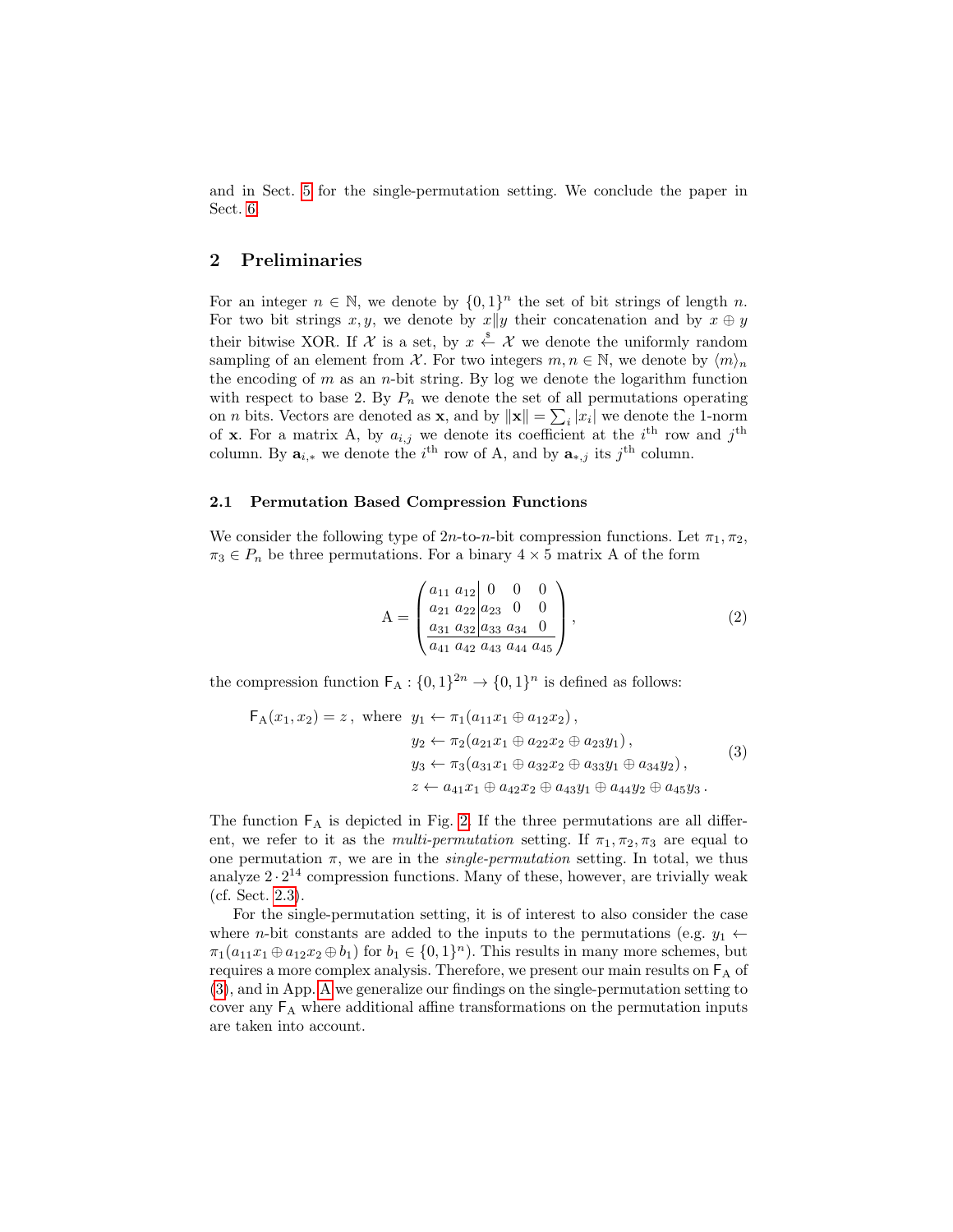

<span id="page-5-0"></span>Fig. 2. The permutation-based compression function  $F_A$  of [\(3\)](#page-4-1).

#### 2.2 Security Notions

An adversary is a probabilistic algorithm with oracle access to the underlying permutations  $\pi_1, \pi_2, \pi_3$ . He can make forward and inverse queries to its oracles, and the queries are stored in a query history  $\mathcal{Q}$ . By  $(x_k, y_k) \in \mathcal{Q}$ , for  $k \in \{1, 2, 3\}$ , we denote that  $y_k = \pi_k(x_k)$ ; the adversary either made a forward query  $x_k$  to obtain  $y_k$  or an inverse query  $y_k$  to obtain  $x_k$ . In the remainder, we assume that Q always contains the queries required for the attack, and we assume that the adversary does not make trivial queries, i.e. queries to which the adversary already knows the answer in advance. In this work we consider informationtheoretic adversaries only. This type of adversary has unbounded computational power, and its complexity is measured by the number of queries made to its oracles.

**Definition 1.** Let  $F_A$  :  $\{0,1\}^2$   $\rightarrow$   $\{0,1\}^n$  be a compression function defined by a matrix A of the form  $(2)$ . Let A be a collision finding adversary for this compression function. The advantage of A is defined as

$$
\mathbf{Adv}_{\mathsf{FA}}^{\mathsf{col}}(\mathcal{A}) = \mathbf{Pr}\left(\pi_1, \pi_2, \pi_3 \stackrel{\hspace{0.1em}\mathsf{\scriptscriptstyle\$}}{\leftarrow} P_n, \ x, x' \leftarrow \mathcal{A}^{\pi_i, \pi_i^{-1}} : \ x \neq x', \ \mathsf{F}_\mathsf{A}^{\pi_i}(x) = \mathsf{F}_\mathsf{A}^{\pi_i}(x')\right).
$$

By  $\mathbf{Adv}_{\mathsf{F}_{\mathbf{A}}}^{\mathsf{col}}(q)$  we denote the maximum advantage, taken over all adversaries making q queries to each of their oracles.

where preimage resistance [\[9\]](#page-16-11), which intuitively guarantees preimage security for Several definitions for preimage resistance are known, but we opt for everyevery range point.

**Definition 2.** Let  $\mathsf{F}_{\mathsf{A}}: \{0,1\}^{2n} \to \{0,1\}^n$  be a compression function defined by a matrix A of the form  $(2)$ . Let A be an everywhere preimage finding adversary for this compression function. The advantage of  $A$  is defined as

$$
\mathbf{Adv}_{\mathsf{F}_A}^{\mathsf{epre}}(\mathcal{A}) = \max_{z \in \{0,1\}^n} \mathbf{Pr}\left(\pi_1, \pi_2, \pi_3 \stackrel{\$}{\leftarrow} P_n, x \leftarrow \mathcal{A}^{\pi_i, \pi_i^{-1}}(z) : z = \mathsf{F}_A^{\pi_i}(x)\right).
$$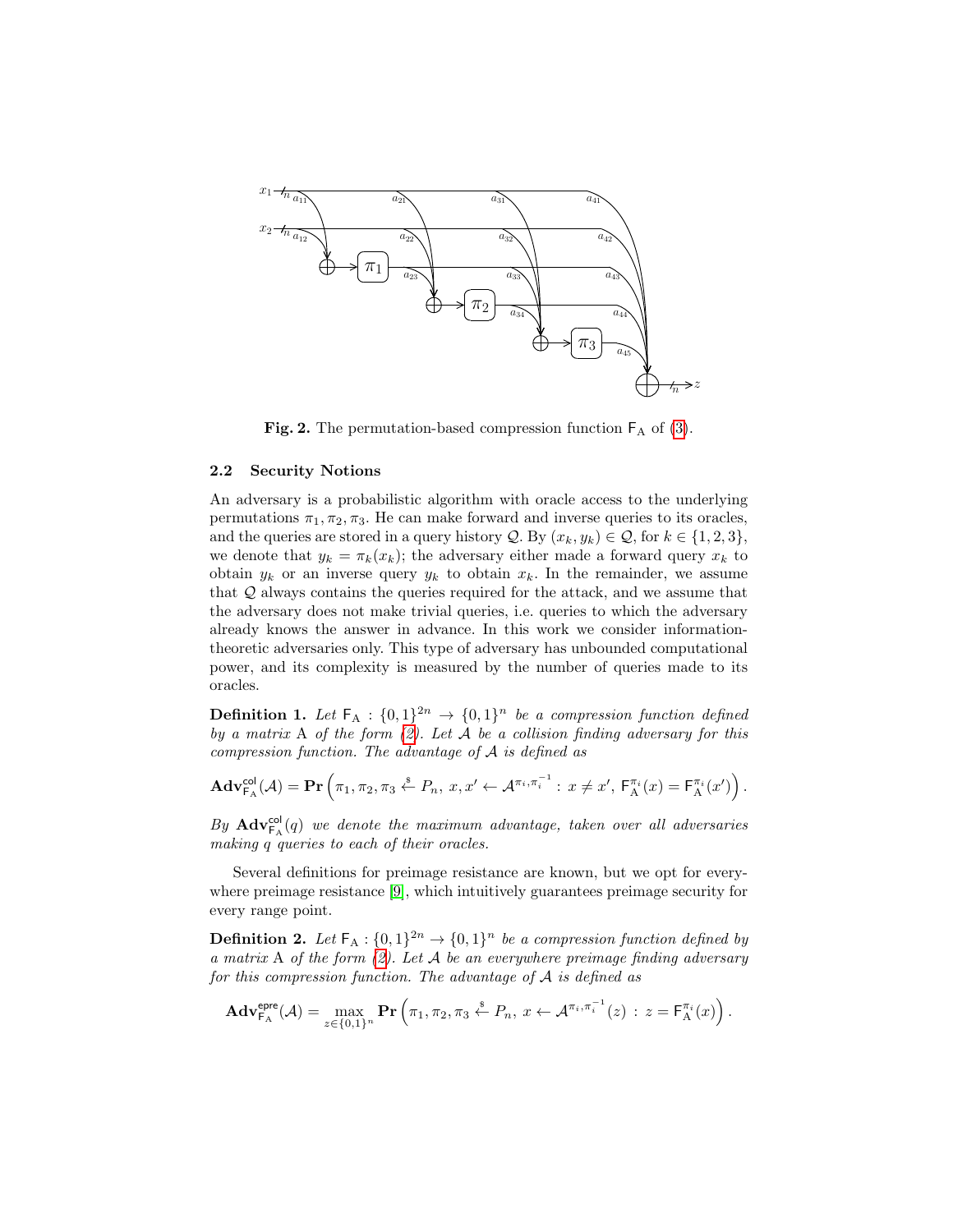By  $\mathbf{Adv}_{\mathsf{F}_{\mathbf{A}}}^{\mathsf{epre}}(q)$  we denote the maximum advantage, taken over all adversaries making q queries to each of their oracles.

The security definitions for the single-permutation setting, where the compression function is built on one permutation  $\pi$ , are analogous.

#### <span id="page-6-2"></span>2.3 Invalid Matrices

We will classify the set of optimally collision secure compression functions  $F_A$  of the form described in Sect. [2.1,](#page-4-3) but for some matrices A the induced compression function will clearly not fulfill the desired security requirements. For instance, if a compression function does not use one or more permutations, attacks faster than the birthday bound can easily be constructed. We introduce the notion of "valid" matrices, in order to rule out compression functions that trivially fail to achieve optimal collision resistance. A matrix A is called "valid" if it satisfies the following properties:

- (1) For the j<sup>th</sup> column  $(j = 1, 2)$ , we have  $a_{1j} + a_{2j} + a_{3j} \ge 1$ . This requirement ensures that input  $x_i$  is used in the computation of at least one permutation. If this would not be the case, collisions can easily be constructed;
- (2) For the j<sup>th</sup> column (j = 3, 4, 5), we have  $\|\mathbf{a}_{*,j}\| \geq 1$ , and for the i<sup>th</sup> row  $(i = 1, 2, 3)$ , we have  $\|\mathbf{a}_{i,*}\| \geq 1$ . Notice that if the i<sup>th</sup> row (resp. j<sup>th</sup> column) would consist of zeroes only, it means that permutation  $\pi_i$  (resp.  $\pi_{i-2}$ ) is not used in the computation, and collisions can be found in at most  $2^{n/3}$ queries by Stam's bound [\[13,](#page-16-4)[14\]](#page-16-5).

In the remainder, we will consider valid matrices A only. By an extensive computation one can show that  $2796 < 2^{12}$  out of  $2^{14}$  matrices are valid (for both the single- and multi-permutation setting).

# <span id="page-6-1"></span>3 Equivalence Classes of Permutation Based Compression Functions

We define an equivalence relation on the set of compression functions  $F_A$ . This equivalence relation intuitively describes classes of "equally secure" compression functions, and can be used to reduce the number of compression functions to be analyzed. Indeed, security properties of one compression function naturally convey to all compression functions in the same equivalence class. The equivalence relation is defined in Def. [3,](#page-6-0) and in Props. [1-](#page-6-3)[4](#page-7-0) we describe the four equivalence reductions that will be used in this work.

<span id="page-6-3"></span><span id="page-6-0"></span>**Definition 3.** Two compression functions  $F_A$  and  $F_{A'}$  are equivalent if for both collision and preimage security there exists a tight reduction from  $F_A$  to  $F_{A'}$ , and vice versa.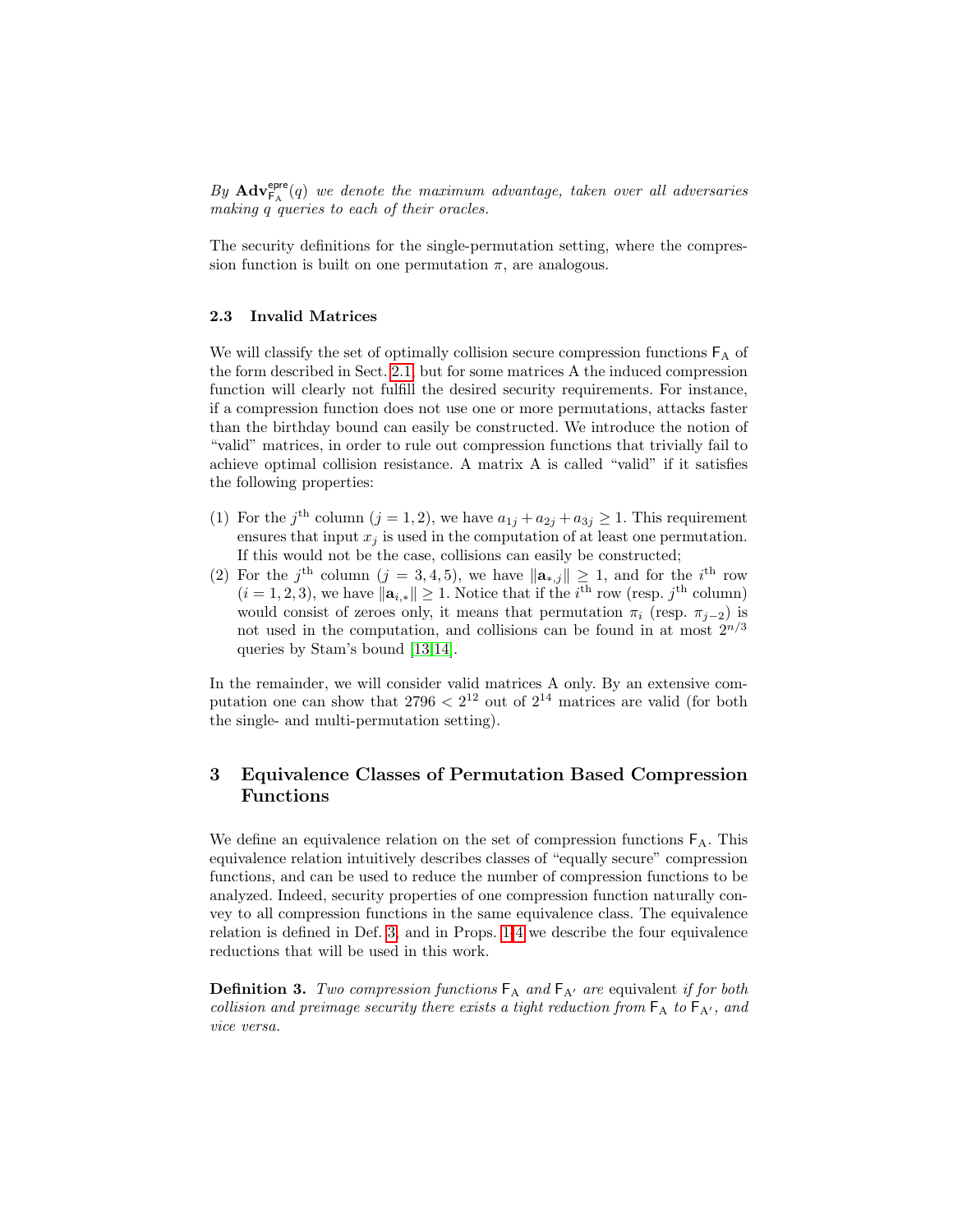**Proposition 1** (*x*-reduction). Consider two matrices  $A = (\mathbf{a}_{*,1} ; \mathbf{a}_{*,2} ; \mathbf{a}_{*,3})$ ;  $a_{*,4}$ ;  $a_{*,5}$ ) and  $A' = (a_{*,2}$ ;  $a_{*,1}$ ;  $a_{*,3}$ ;  $a_{*,4}$ ;  $a_{*,5}$ ). Then, the compression functions  $F_A$  and  $F_{A'}$  are equivalent. Intuitively, this reduction corresponds to swapping  $x_1$  and  $x_2$ .

<span id="page-7-2"></span>**Proposition 2** (XOR-reduction). Consider a matrix  $A = (\mathbf{a}_{*,1} : \mathbf{a}_{*,2} : \mathbf{a}_{*,3})$ ;  $a_{*,4}$ ;  $a_{*,5}$ ), and let  $k = \min\{ i \mid a_{i,2} \neq 0 \}$  (notice that  $k \in \{1,2,3\}$  as A is valid). Let  $c_0, \ldots, c_2 \in \{0, 1\}$ . Consider the matrix  $A' = A \oplus (c_0 a_{*,2} ; \mathbf{0}; [k \geq$  $2]c_1a_{*,2}$ ;  $[k \geq 3]c_2a_{*,2}$ ; 0), where  $[X] = 1$  if X holds and 0 otherwise. Then, the compression functions  $F_A$  and  $F_{A'}$  are equivalent. Intuitively,  $\pi_k$  is the first permutation that incorporates  $x_2$ , and this reduction represents replacing  $x_2$  by  $x_2 \oplus c_0x_1 \oplus \sum_{i=1}^{k-1} c_iy_i$ , where  $y_i$  is the outcome of the i<sup>th</sup> permutation. Using Prop. [1,](#page-6-3) the same reduction holds for  $x_1$ .

<span id="page-7-1"></span>**Proposition 3** ( $\pi$ -swap-reduction). Let  $i \in \{1, 2\}$ , and consider a matrix A with  $a_{i+1,i+2} = 0$ . Consider the matrix A' obtained from A by swapping rows  $a_{i,*}$  and  $a_{i+1,*}$  and consequently swapping columns  $a_{*,i+2}$  and  $a_{*,i+3}$ . Then, the compression functions  $F_A$  and  $F_{A'}$  are equivalent. Intuitively, this reduction corresponds to swapping  $\pi_i$  and  $\pi_{i+1}$ , which is only possible if the outcome of  $\pi_i$ is not used as input of  $\pi_{i+1}$  (i.e. if  $a_{i+1,i+2} = 0$ ).

<span id="page-7-0"></span>**Proposition 4** ( $\pi$ -inverse-reduction). Consider a matrix A with  $(a_{11}, a_{12}) =$  $(1, 0)$ . Consider the matrix A' obtained from A by swapping  $(a_{21}, a_{31}, a_{41})$  and  $(a_{23}, a_{33}, a_{43})$ . Then, the compression functions  $F_A$  and  $F_{A'}$  are equivalent. Intuitively, this reduction corresponds to replacing  $\pi_1$  by  $\pi_1^{-1}$ . Using Prop. [1](#page-6-3) and Prop. [3](#page-7-1) on  $i = 1$ , the same reduction holds for  $\pi_2$ .

*Proof (Proof of Props. [1](#page-6-3)[-4\)](#page-7-0).* Let  $F_A$  and  $F_{A'}$  be two compression functions defined as in either of the propositions. For simplicity, in case of Prop. [2](#page-7-2) we only consider  $k = 2$  (so  $a_{12} = 0$ ,  $a_{22} = 1$  and  $c_2 = 0$ ), for Prop. [3](#page-7-1) we only consider  $i = 1$  (so  $a_{23} = 0$ ). By construction, the compression functions  $F_A$  and  $F_{A'}$  satisfy the following properties:

<span id="page-7-3"></span>
$$
\mathsf{F}_{\mathsf{A}}^{\pi_1, \pi_2, \pi_3}(x_1, x_2) = \begin{cases} \mathsf{F}_{\mathsf{A}'}^{\pi_1, \pi_2, \pi_3}(x_2, x_1) & \text{for Prop. 1,} \\ \mathsf{F}_{\mathsf{A}'}^{\pi_1, \pi_2, \pi_3}(x_1, x_2 \oplus c_0 x_1 \oplus c_1 \pi_1(a_{11} x_1)) & \text{for Prop. 2,} \\ \mathsf{F}_{\mathsf{A}'}^{\pi_2, \pi_1, \pi_3}(x_1, x_2) & \text{for Prop. 3,} \\ \mathsf{F}_{\mathsf{A}'}^{\pi_1, \pi_2, \pi_3}(\pi_1(x_1), x_2) & \text{for Prop. 4.} \end{cases} \tag{4}
$$

We need to provide a bi-directional collision and preimage security reduction. For conciseness, we will provide only the collision security reduction; the case of preimage resistance is similar and is therefore omitted. Let  $A$  be a collision finding adversary for the compression function  $\mathsf{F}_A$ , that on input of  $\pi_1, \pi_2, \pi_3 \stackrel{\$}{\leftarrow}$  $P_n$ , outputs two tuples  $(x_1, x_2), (x'_1, x'_2)$  such that  $F_A^{\pi_i}(x_1, x_2) = F_A^{\pi_i}(x'_1, x'_2)$ . We construct a collision finding adversary  $\mathcal{A}'$  for  $F_{A'}$  that uses  $\mathcal{A}$  as a subroutine and on input of  $\pi'_1, \pi'_2, \pi'_3 \stackrel{\hspace{0.1em}\mathsf{\scriptscriptstyle\$}}{\leftarrow} P_n$  outputs a collision for  $\mathsf{F}_{\mathsf{A}'}^{\pi'_i}$ . Adversary A' operates as follows: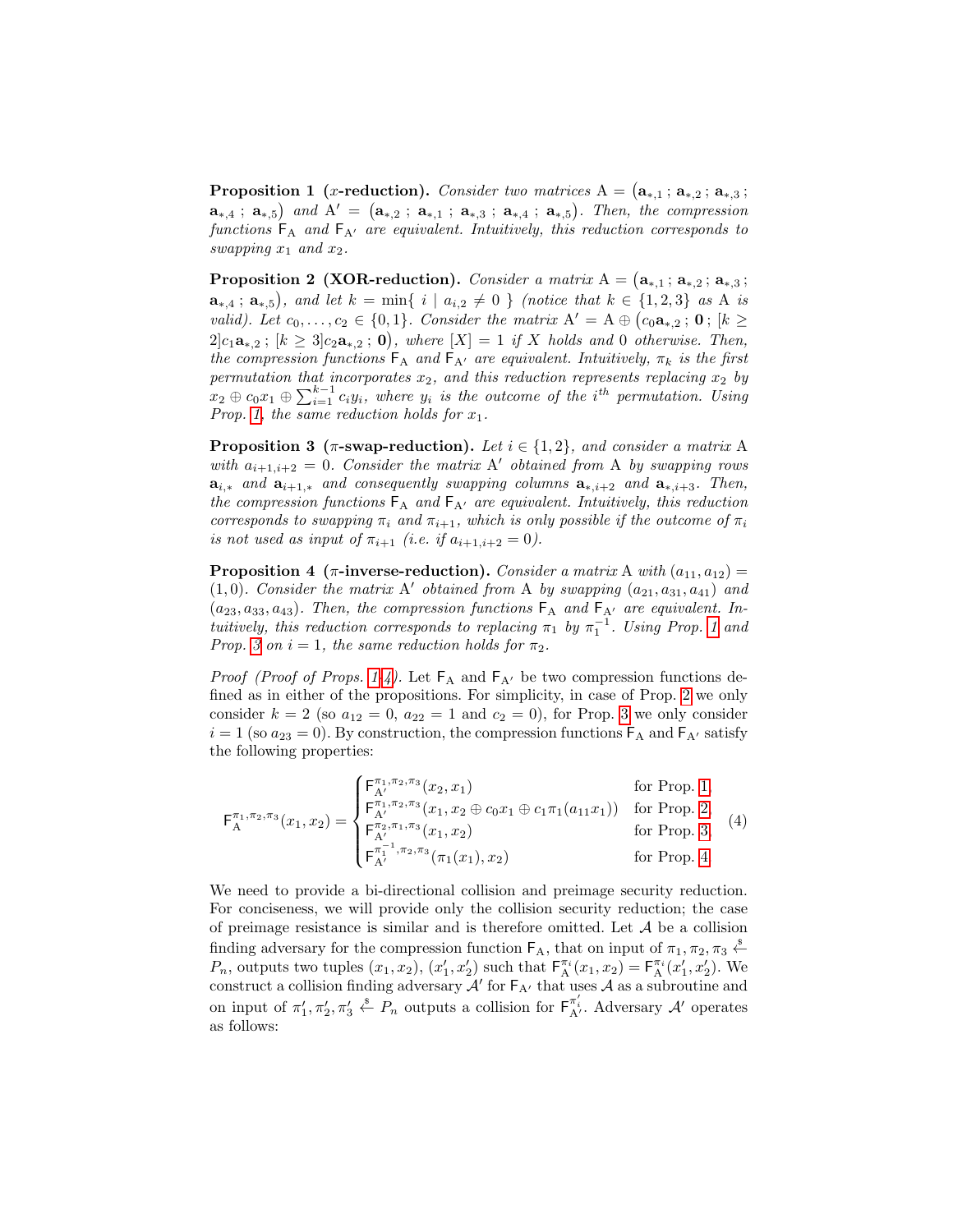- 1. In Props. [1](#page-6-3) and [2,](#page-7-2) the adversary  $\mathcal{A}'$  sends  $(\pi_1, \pi_2, \pi_3) \leftarrow (\pi'_1, \pi'_2, \pi'_3)$  to  $\mathcal{A}$ . In Prop. [3,](#page-7-1) the adversary  $\mathcal{A}'$  sends  $(\pi_1, \pi_2, \pi_3) \leftarrow (\pi'_2, \pi'_1, \pi'_3)$  to  $\mathcal{A}$ . In Prop. [4,](#page-7-0) the adversary  $\mathcal{A}'$  sends  $(\pi_1, \pi_2, \pi_3) \leftarrow ((\pi'_1)^{-1}, \pi'_2, \pi'_3)$  to  $\mathcal{A};$
- 2. A outputs two tuples  $(x_1, x_2), (x'_1, x'_2)$  such that  $\mathsf{F}_{\mathsf{A}}^{\pi_i}(x_1, x_2) = \mathsf{F}_{\mathsf{A}}^{\pi_i}(x'_1, x'_2)$ ;
- 3. In Prop. [1,](#page-6-3) A' outputs collision  $(x_2, x_1)$  and  $(x'_2, x'_1)$ . In Prop. [2,](#page-7-2) A' outputs  $(x_1, x_2 \oplus c_0 x_1 \oplus c_1 \pi_1(a_{11} x_1))$  and  $(x'_1, x'_2 \oplus c_0 x'_1 \oplus c_1 \pi_1(a_{11} x'_1))$ . In Prop. [3,](#page-7-1)  $\mathcal{A}'$  outputs  $(x_1, x_2)$  and  $(x'_1, x'_2)$ . In Prop. [4,](#page-7-0)  $\mathcal{A}'$  outputs  $((\pi'_1)^{-1}(x_1), x_2)$  and  $((\pi'_1)^{-1}(x'_1), x'_2).$

Notice that in step one,  $(\pi_1, \pi_2, \pi_3)$  are clearly randomly and independently distributed as  $(\pi'_1, \pi'_2, \pi'_3)$  are, and therefore A can output  $(x_1, x_2)$ ,  $(x'_1, x'_2)$  such that  $\mathsf{F}_{\mathsf{A}}^{\pi_1,\pi_2,\pi_3}(x_1,x_2) = \mathsf{F}_{\mathsf{A}}^{\pi_1,\pi_2,\pi_3}(x_1',x_2')$  with probability  $\mathbf{Adv}_{\mathsf{F}_{\mathsf{A}}}^{\mathsf{col}}(\mathcal{A})$ . For  $\mathsf{F}_{\mathsf{A}'}$  of Prop. [3,](#page-7-1) these tuples indeed render a collision as given in step 3:

$$
\begin{split} \mathsf{F}_{\mathrm{A}^{\prime}}^{\pi'_1,\pi'_2,\pi'_3}(x_1,x_2) &= \mathsf{F}_{\mathrm{A}}^{\pi'_2,\pi'_1,\pi'_3}(x_1,x_2) \qquad \text{by (4)},\\ &= \mathsf{F}_{\mathrm{A}}^{\pi'_2,\pi'_1,\pi'_3}(x'_1,x'_2) \qquad \text{by collision for } \mathsf{F}_{\mathrm{A}},\\ &= \mathsf{F}_{\mathrm{A}^{\prime}}^{\pi'_1,\pi'_2,\pi'_3}(x'_1,x'_2) \qquad \text{by (4)}. \end{split}
$$

The same argument applies to the other propositions. In any case,  $A'$  needs at most four queries more than A, and thus we obtain  $\mathbf{Adv}_{\mathsf{F}_{\mathsf{A}}}^{\mathsf{col}}(q) \leq \mathbf{Adv}_{\mathsf{F}_{\mathsf{A}'}}^{\mathsf{col}}(q+4)$ . The reductions in the other direction (from  $F_{A'}$  to  $F_A$ ) are identical due to symmetry.  $\Box$ 

Except for Prop. [4,](#page-7-0) the reductions also hold in the single-permutation setting. We remark that these reductions are not only restricted to binary matrices, but apply to general matrices A. In particular, the independence criterion of [\[10\]](#page-16-6) can be derived using the given reductions. Also, we note that the reductions can easily be represented by linear matrix operations.

#### <span id="page-8-0"></span>4 Main Result for Multi-Permutation Setting

We classify the set of permutation-based compression functions of the form [\(3\)](#page-4-1) that achieve optimal collision resistance. Theorem [1](#page-8-1) shows that the set of (asymptotically) secure functions is fully covered by four equivalence classes; for any other compression function collisions can be found faster than the birthday bound. One of these four classes – defined by  $F_{A_2}$  below – provides optimal (asymptotic)  $2^{2n/3}$  preimage security, for the other three classes preimages can be found significantly faster.

<span id="page-8-1"></span>**Theorem 1.** Consider the multi-permutation setting. Let  $F_A$  be any compres-sion function defined by a binary matrix A of the form [\(2\)](#page-4-2). Let  $F_{A_k}$  for  $k =$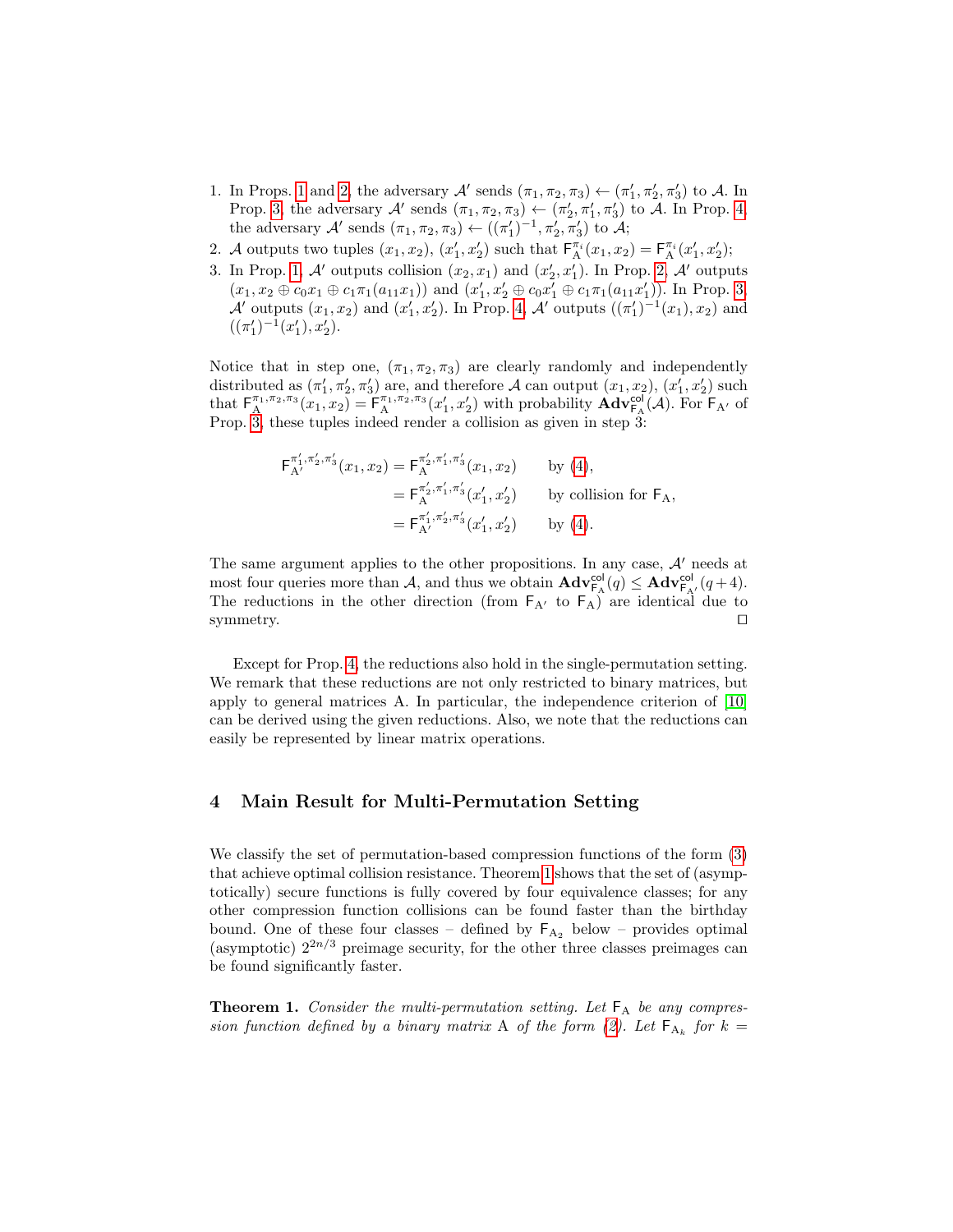1, 2, 3, 4 be the compression functions defined by matrices

<span id="page-9-1"></span>
$$
A_1 = \begin{pmatrix} 1 & 0 & 0 & 0 & 0 \\ 0 & 1 & 0 & 0 & 0 & 0 \\ 1 & 1 & 1 & 0 & 0 & 0 \\ \hline 1 & 1 & 1 & 0 & 0 & 0 \\ 0 & 1 & 0 & 1 & 1 \end{pmatrix}, \qquad A_2 = \begin{pmatrix} 1 & 0 & 0 & 0 & 0 \\ 0 & 1 & 0 & 0 & 0 \\ 1 & 1 & 1 & 0 & 0 \\ \hline 1 & 0 & 1 & 1 & 1 \end{pmatrix},
$$
  

$$
A_3 = \begin{pmatrix} 1 & 0 & 0 & 0 & 0 \\ 0 & 1 & 0 & 0 & 0 \\ \hline 1 & 0 & 1 & 0 & 1 \end{pmatrix}, \qquad A_4 = \begin{pmatrix} 1 & 0 & 0 & 0 & 0 \\ 0 & 1 & 0 & 0 & 0 \\ \hline 1 & 1 & 1 & 0 & 1 \\ \hline 1 & 1 & 1 & 0 & 1 \end{pmatrix}.
$$
  
(5)

Let  $\varepsilon > 0$ .

- (i) If  $\mathsf{F}_{A}$  is equivalent to  $\mathsf{F}_{A_k}$  for  $k \in \{1, 2, 3, 4\}$ , it satisfies  $\lim_{n\to\infty}$  $\mathbf{Adv}_{\mathsf{FA}}^{\mathsf{col}}(2^{n/2(1-\varepsilon)})=0.$  Otherwise, it satisfies  $\mathbf{Adv}_{\mathsf{FA}}^{\mathsf{col}}(q)=\Omega(q^5/2^{2n});$
- (ii) If  $\mathsf{F}_A$  is equivalent to  $\mathsf{F}_{A_2}$ , it satisfies  $\lim_{n\to\infty} \mathbf{Adv}_{\mathsf{F}_A}^{\mathsf{epre}}(2^{2n/3(1-\varepsilon)})=0;$ (iii) If  $F_A$  is equivalent to  $F_{A_k}$  for  $k \in \{1,3,4\}$ , it satisfies  $\mathbf{Adv}_{F_A}^{\text{epre}}(q) =$

$$
\Theta(q^2/2^n).
$$

In other words, a compression function offers optimal collision resistance if and only if it is equivalent to either of  $\mathsf{F}_{A_1}, \mathsf{F}_{A_2}, \mathsf{F}_{A_3}, \mathsf{F}_{A_4}$ , and additionally achieves optimal preimage resistance (with respect to the bounds of  $[11]$ ) if and only if it is equivalent to  $F_{A_2}$ .

In order to prove Thm. [1,](#page-8-1) more specifically part (i) for  $k = 1, 2, 4$  and part (ii), we pose the following conjecture. This conjecture relates to the area of extremal graph theory and is of independent interest. In particular, it can be shown to be similar to (but more complex than) a longstanding problem of Zarankiewicz from 1951 [\[2,](#page-15-2) Ch. 6.2].

<span id="page-9-0"></span>Conjecture 1. Let  $q \leq 2^n$ , and let Z be a set of q elements taken uniformly at random from  $\{0,1\}^n$ . Let  $\beta$  denote the maximum number of tuples  $(x_1, x_2, z) \in$  $X_1 \times X_2 \times Z$  such that  $x_1 \oplus x_2 = z$ , where  $X_1, X_2$  are any two subsets of  $\{0, 1\}^n$ of size  $q$ . Formally:

$$
\beta := \max_{\substack{X_1, X_2 \subseteq \{0, 1\}^n \\ |X_1| = |X_2| = q}} \left| \{ (x_1, x_2, z) \in X_1 \times X_2 \times Z \mid x_1 \oplus x_2 = z \} \right|.
$$
 (6)

There exists a constant  $d_1$  such that  $\Pr(\beta > d_1 q \log q) \to 0$  for  $n \to \infty$  and  $q < 2^{n/2}$ . Similarly, there exists a constant  $d_2$  such that  $\mathbf{Pr}(\beta > d_2 q^{3/2}) \to 0$ for  $n \to \infty$  and  $q < 2^{2n/3}$ .

The first bound is used in the proof Thm. [1\(](#page-8-1)i) for  $k = 1, 2, 4$ , and the second bound in the proof Thm.  $1(ii)$ . A detailed heuristic for Conj. [1](#page-9-0) is given in [\[6\]](#page-16-9), together with a comparison with Zarankiewicz's conjecture, but we leave a full proof of Conj. [1](#page-9-0) as an open problem.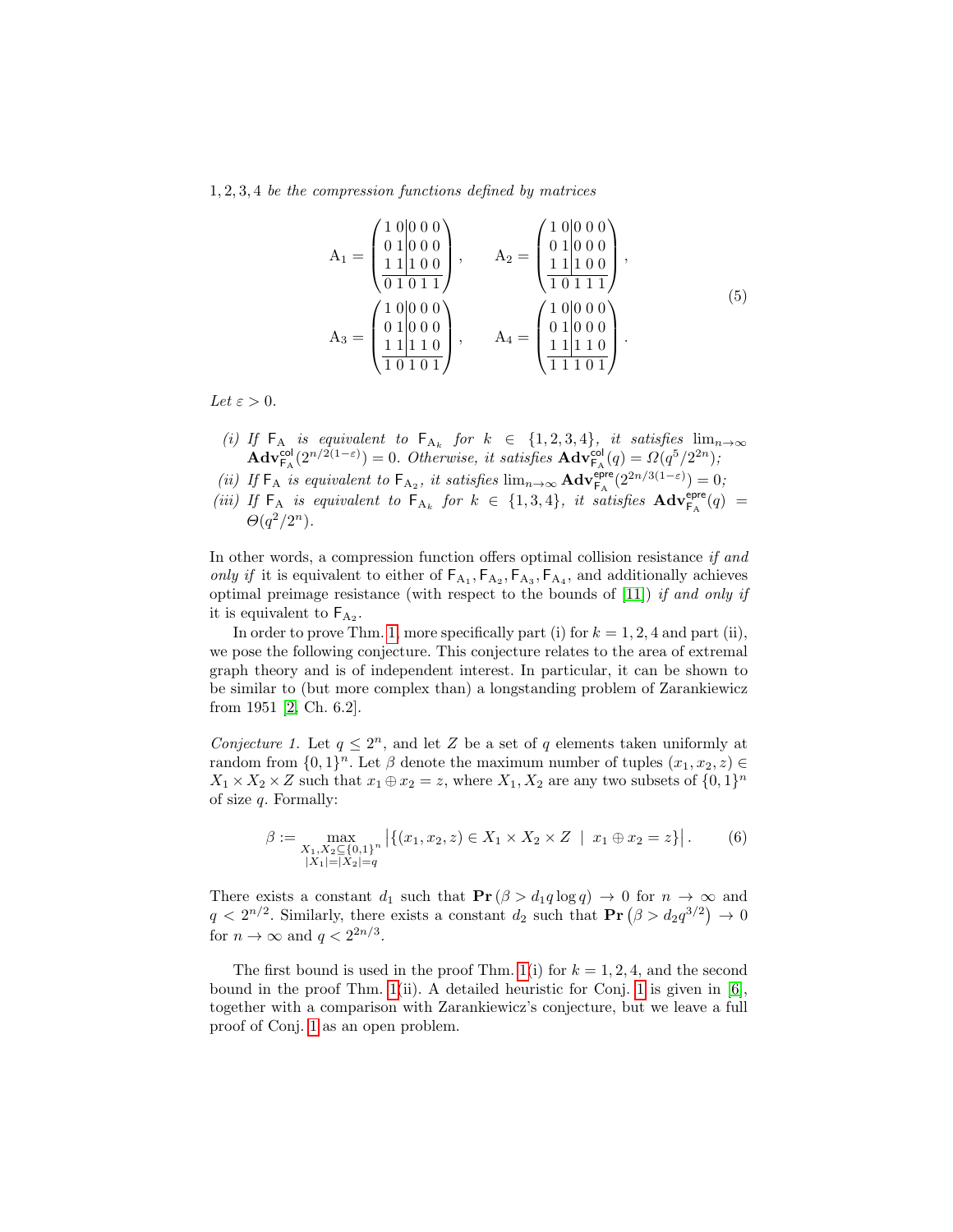#### <span id="page-10-3"></span>4.1 Proof of Theorem [1](#page-8-1)

The proof of Thm. [1](#page-8-1) is structured as follows. Firstly, in Lem. [1](#page-10-0) we show that any compression function  $F_A$  can be reduced either to an invalid compression function or to a compression function  $F_{A}$  defined by a matrix A' with first two rows 10000, 01000. By construction (see Sect. [3\)](#page-6-1), the security properties of one compression function are valid for the whole equivalence class. Secondly, in Lem. [2](#page-10-1) several collision attacks are described that invalidate the security of each of the remaining compression functions, except for the classes defined by  $\mathsf{F}_{A_k}$  ( $k \in \{1, 2, 3, 4\}$ ) for  $A_k$  as in [\(5\)](#page-9-1). Thirdly, the collision and preimage resistance of the remaining four compression functions are analyzed in Lem. [3,](#page-13-1) which completes the proof of Thm. [1.](#page-8-1)

<span id="page-10-0"></span>**Lemma 1.** Any compression function  $F_A$ , for valid A, is equivalent to a compression function  $F_{A'}$ , where either A' is invalid or the first two rows of A' equal 10000, 01000.

Proof. The proof is constructive. Several reductions are used, but for ease of notation apostrophes are omitted. Let  $F_A$  be a compression function defined by some valid matrix A. As A is valid, we have  $a_{11} + a_{12} \geq 1$ . If  $a_{11} + a_{12} = 2$ , we can apply Prop. [2](#page-7-2) on  $c_0 = 1$  $c_0 = 1$  to obtain  $a_{11} + a_{12} = 1$ . Now, by Prop. 1 we can assume that  $(a_{11}, a_{12}) = (1, 0)$ .

Considering the second row of A, we distinguish between  $a_{22} = 1$  and  $a_{22} = 0$ . In the former case, a XOR-reduction (Prop. [2\)](#page-7-2) on  $(c_0, c_1) = (a_{21}, a_{23})$ reduces the scheme to the required form. In the latter case, where  $a_{22} = 0$ , we proceed as follows. If  $a_{32} = 0$ , A is equivalent to an invalid matrix. Oth-erwise, by applying Prop. [2](#page-7-2) with  $(c_0, c_1, c_2) = (a_{31}, a_{33}, a_{34})$  we obtain that  $F_A$  is equivalent to a compression function  $F_{A'}$ , for some matrix A' with rows  $(10000, a'_{21}0a'_{23}00, 01000, a'_{41}a'_{42}a'_{43}a'_{44}a'_{45})$ . The result is now obtained by swapping  $\pi_2$  and  $\pi_3$  (Prop. [3](#page-7-1) for  $i = 2$ ).

As a direct consequence of Lem. [1,](#page-10-0) it suffices to consider compression functions  $F_A$ , where

<span id="page-10-2"></span>
$$
A = \begin{pmatrix} 1 & 0 & 0 & 0 & 0 \\ 0 & 1 & 0 & 0 & 0 \\ \frac{a_{31} a_{32} & a_{33} a_{34} & 0}{a_{41} a_{42} a_{43} a_{44} & 1} \end{pmatrix}
$$
(7)

for some binary values  $a_{31}, \ldots, a_{44}$ . Notice that  $a_{45} = 1$  because of the validity of the matrix. We describe a couple of collision attacks that apply to compression functions of this form. We note that similar results also hold for preimage resistance.

<span id="page-10-1"></span>**Lemma 2.** Let  $F_A$  be a compression function defined by a valid matrix A of the form  $(7)$ .

- (i) If A satisfies  $(a_{31} + a_{33})(a_{32} + a_{34}) = 0$ , then  $\text{Adv}_{F_A}^{\text{col}}(q) = \Omega(q^4/2^n)$ ;
- (ii) If A satisfies  $\bigvee_{j=1}^{4} a_{3j} = a_{4j} = 0$ , then  $\mathbf{Adv}_{\mathsf{FA}}^{\mathsf{col}}(q) = \Omega(q^3/2^n)$ ;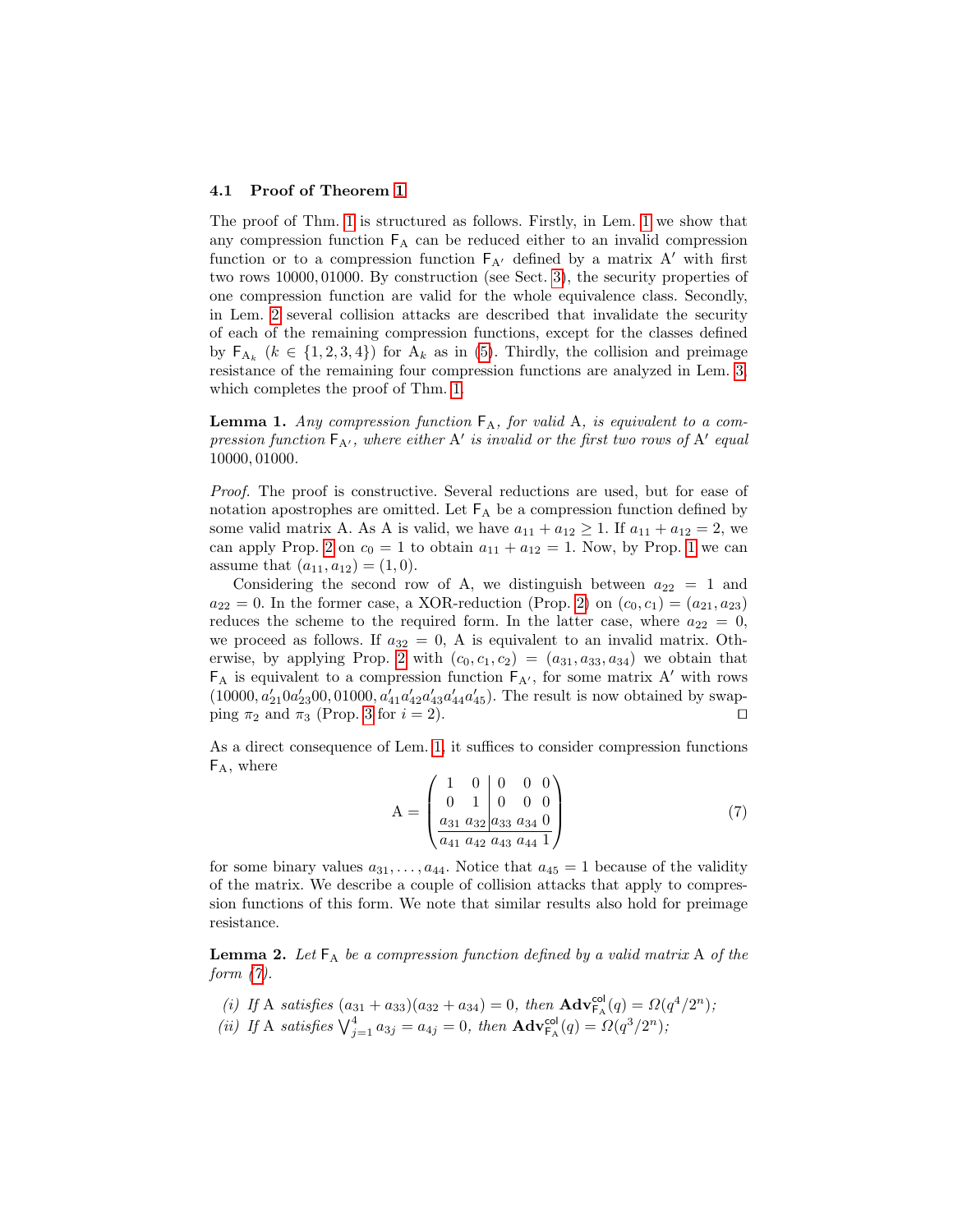(iii) If A satisfies  $\bigwedge_{j=1}^2 a_{3j}a_{4,j+2} \neq a_{3,j+2}a_{4j}$ , then  $\text{Adv}_{\mathsf{F}_{\mathsf{A}}}^{\text{col}}(q) = \Omega(q^3/2^n);$ (iv) If A satisfies  $a_{41} + a_{42} + a_{43} + a_{44} = 1$ , then  $\text{Adv}_{\text{F}_{\text{A}}}^{\text{col}}(q) = \Omega(q^5/2^{2n}).$ 

For clarity, the proofs of results (i), (ii), (iii) and (iv) will be given separately.

*Proof (Proof of Lem. [2\(](#page-10-1)i))*. Without loss of generality, we assume  $a_{32} + a_{34} =$ 0, i.e.  $a_{32} = a_{34} = 0$ . Hence, we consider matrices A with  $\begin{pmatrix} a_{31} & a_{32} & a_{33} & a_{34} \\ a_{41} & a_{42} & a_{43} & a_{44} \end{pmatrix}$  $\binom{a_{31} \ 0 \ a_{33} \ 0}{a_{41} \ a_{42} \ a_{43} \ 1}$ , where  $a_{31} + a_{33} \ge 1$ , by validity of A. This matrix defines the compression function:

$$
\mathsf{F}_A(x_1,x_2) = a_{41}x_1 \oplus a_{42}x_2 \oplus a_{43}\pi_1(x_1) \oplus \pi_2(x_2) \oplus \pi_3(a_{31}x_1 \oplus a_{33}\pi_1(x_1)).
$$

Define the functions  $f_1(x) = a_{41}x \oplus a_{43}\pi_1(x) \oplus \pi_3(a_{31}x \oplus a_{33}\pi_1(x))$  and  $f_2(x) =$  $a_{42}x \oplus \pi_2(x)$ . Notice that  $\mathsf{F}_{\mathsf{A}}(x_1, x_2) = f_1(x_1) \oplus f_2(x_2)$ . A collision-finding adversary  $A$  for  $F_A$  proceeds as follows. He sets up two lists of q random elements  $X_1 := \{x_1^{(1)}, \ldots, x_1^{(q)}\}$  and  $X_2 := \{x_2^{(1)}, \ldots, x_2^{(q)}\}$ , and computes the corresponding values  $f_1(x_1^{(k)})$  and  $f_2(x_2^{(k)})$  (for  $k = 1, ..., q$ ). Thus, in total A makes q queries to each of his random oracles. Given one of the  $\binom{q}{2}^2$  combinations  $x_1, x_1' \in X_1, x_2, x_2' \in X_2$ , this combination yields a collision for  $\mathsf{F}_A$  with probability  $\Theta(2^{-n})$ . Concluding,  $\mathbf{Adv}_{\mathsf{F}_{\mathsf{A}}}^{\mathsf{col}}(q) = \Omega(q^4/2^n)$ .

*Proof (Proof of Lem. [2\(](#page-10-1)ii)).* For the cases  $j \in \{3, 4\}$  as explained in Sect. [2.3](#page-6-2) (these cases are in fact redundant due to the validity of A), collisions can be found in at most  $2^{n/3}$  queries due to Stam's bound [\[13](#page-16-4)[,14\]](#page-16-5). We consider a matrix A with  $a_{32} = a_{42} = 0$  (the case  $j = 2$ ), a similar analysis holds for  $j = 1$ . Note that  $F_A$  satisfies  $F_A(x_1, x_2) = F_{A'}(x_1, \pi_2(x_2))$ , where A' has third and fourth rows  $(a_{31}a_{34}a_{33}00, a_{41}a_{44}a_{43}01)$ . The compression function  $F_{A'}$  satisfies the condition of this lemma for  $j = 4$ , and invertibility of  $\pi_2$  guarantees a collision for  $F_A$  in the same amount of queries plus 2. We note that the result also follows from Prop. [4,](#page-7-0) but as we will use Lem. [2\(](#page-10-1)ii) in the single-permutation setting as well, we here consider a more robust reduction.  $\Box$ 

*Proof (Proof of Lem. [2\(](#page-10-1)iii))*. The idea of the attack is to focus on collisions  $(x_1, x_2) \neq (x_1', x_2')$  for which the input to the third permutation  $\pi_3$  is the same. We first consider the case of matrices A with  $\begin{pmatrix} a_{31} & a_{32} & a_{33} & a_{34} \\ a_{41} & a_{42} & a_{43} & a_{44} \end{pmatrix} = \begin{pmatrix} 1 & 1 & 0 & 0 \\ a_{41} & a_{42} & 1 & 1 \end{pmatrix}$ , the general case is discussed afterwards. The matrix defines compression function

$$
\mathsf{F}_A(x_1,x_2) = a_{41}x_1 \oplus a_{42}x_2 \oplus \pi_1(x_1) \oplus \pi_2(x_2) \oplus \pi_3(x_1 \oplus x_2).
$$

We construct an adversary A that aims at finding a collision  $(x_1, x_2) \neq (x'_1, x'_2)$ such that

$$
x_1 \oplus x_2 = x_1' \oplus x_2', \tag{8a}
$$

<span id="page-11-0"></span>
$$
a_{41}x_1 \oplus a_{42}x_2 \oplus \pi_1(x_1) \oplus \pi_2(x_2) = a_{41}x_1' \oplus a_{42}x_2' \oplus \pi_1(x_1') \oplus \pi_2(x_2').
$$
 (8b)

The adversary sets up two lists of  $q = 2^{\alpha}$  elements  $X_1 := \{x_1^{(1)}, \ldots, x_1^{(q)}\}$  and  $X_2 := \{x_2^{(1)}, \ldots, x_2^{(q)}\},\$  where  $x_1^{(k)} = x_2^{(k)} = 0^{n-\alpha} \|\langle k-1\rangle_\alpha\$  for  $k = 1, \ldots, q$ .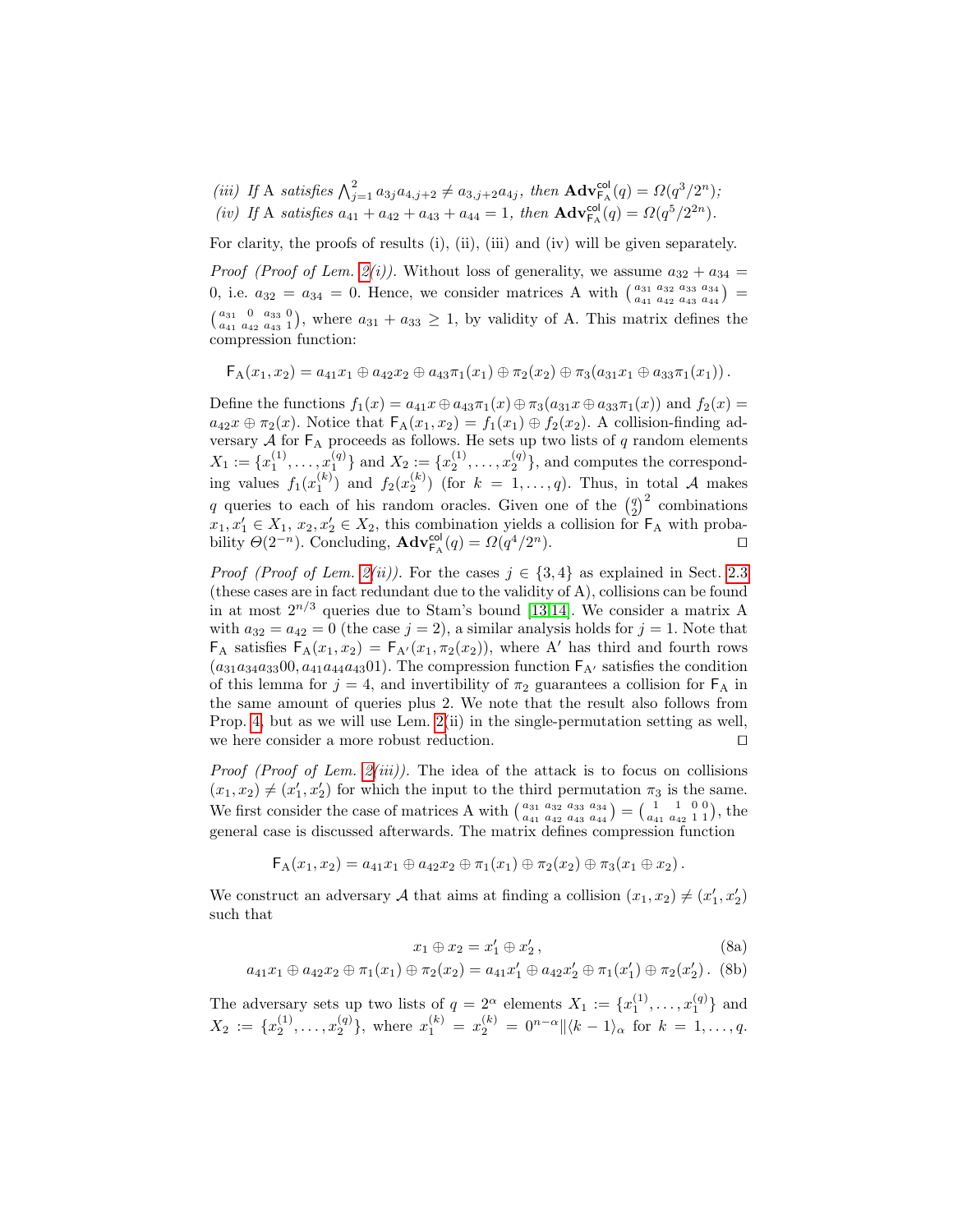He computes the corresponding values  $\pi_1(x_1^{(k)})$  and  $\pi_2(x_2^{(k)})$  (for  $k = 1, \ldots, q$ ). Fix any  $x_1, x_2, x'_1$  such that  $x_1 \neq x'_1$ . Then, there is exactly one  $x'_2$  such that [\(8a\)](#page-11-0) is satisfied. For any of these  $q\binom{q}{2}$  options, [\(8b\)](#page-11-0) is satisfied with probability  $\Theta(2^{-n})$ . For any of such succeeding tuples, the adversary additionally queries  $\pi_3(x_1 \oplus x_2) = \pi_3(x_1' \oplus x_2')$  in order to get a collision. Concluding,  $\mathbf{Adv}_{\mathsf{FA}}^{\mathsf{col}}(q) =$  $\Omega(q^3/2^n)$ .

The described attack relies on the key property that the set of equations

$$
\begin{pmatrix} a_{31} & a_{32} & a_{33} & a_{34} \ a_{41} & a_{42} & a_{43} & a_{44} \end{pmatrix} (x_1 \oplus x'_1, x_2 \oplus x'_2, \ \pi_1(x_1) \oplus \pi_1(x'_1), \ \pi_2(x_2) \oplus \pi_2(x'_2))^\top = 0
$$

contains an equation in which  $x_1, x_2, x'_1, x'_2$  occur exactly once. By the requirement of A,  $\left(\frac{a_{31}}{a_{41}}\frac{a_{32}}{a_{42}}\frac{a_{33}}{a_{44}}\right)$  contains at least two zeroes. If two zeroes are located in the same row, this key property is satisfied and the attack succeeds. On the other hand, if both rows contain exactly one zero, one can XOR the first equation to the second one to return to the first case.  $\Box$ 

*Proof (Proof of Lem. [2\(](#page-10-1)iv))*. Without loss of generality, we assume  $a_{41} = 1$ . By Lem. [2\(](#page-10-1)ii), we can consider  $a_{32} = a_{33} = a_{34} = 1$ . The matrix defines compression function

$$
\mathsf{F}_{A}(x_1,x_2) = x_1 \oplus \pi_3(a_{31}x_1 \oplus x_2 \oplus \pi_1(x_1) \oplus \pi_2(x_2)).
$$

We construct a collision adversary  $A$  for  $F_A$ . The adversary sets up a list of  $q = 2^{\alpha}$  random elements  $X_2 := \{x_2^{(1)}, \ldots, x_2^{(q)}\}$ , and computes the corresponding values  $y_2^{(k)} = \pi_2(x_2^{(k)})$  (for  $k = 1, \ldots, q$ ). Additionally, the adversary sets up two lists  $X_1 := \{x_1^{(1)}, \ldots, x_1^{(q)}\}$  and  $Y_3 := \{y_3^{(1)}, \ldots, y_3^{(q)}\}$ , where  $x_1^{(k)} = y_3^{(k)}$  $0^{n-\alpha}$ || $\langle k-1 \rangle_{\alpha}$  for  $k=1,\ldots,q$ . He computes the corresponding values  $y_1^{(k)}$  =  $\pi_1(x_1^{(k)})$  and  $x_3^{(k)} = \pi_3^{-1}(y_3^{(k)})$  (for  $k = 1, ..., q$ ). Fix any  $x_1, y_3, x_1'$  such that  $x_1 \neq x_1'$ . Then, there is exactly one  $y_3'$  such that  $x_1 \oplus y_3 = x_1' \oplus y_3'$ . The adversary obtains a collision for  $\mathsf{F}_A$  if  $X_2$  contains two elements  $x_2, x_2'$  such that  $x_2 \oplus y_2 =$  $a_{31}x_1 \oplus y_1 \oplus x_3$  and  $x'_2 \oplus y'_2 = a_{31}x'_1 \oplus y'_1 \oplus x'_3$ . Two such  $x_2, x'_2$  exist with probability  $\Omega(\binom{q}{2}/2^{2n})$ . As the adversary needs to succeed for only one of the  $q\binom{q}{2}$  choices of  $x_1, y_3, x'_1$ , he finds a collision for  $\mathsf{F}_A$  with probability  $\Omega(q^5/2^{2n})$ .  $\Box$ 

Next, the compression functions evolved from Lem. [1](#page-10-0) are analyzed with respect to the attacks of Lem. [2.](#page-10-1) Before proceeding, we remark that for the multipermutation setting, the following reductions apply to the compression function classes evolved from Lem. [1.](#page-10-0) We refer to these reductions as the "M- and Nreduction".

**M-reduction:** Applying Prop. [1,](#page-6-3) and Prop. [3](#page-7-1) on  $i = 1$  corresponds to mutually swapping  $\binom{a_{31}}{a_{41}} \leftrightarrow \binom{a_{32}}{a_{42}}$  and  $\binom{a_{33}}{a_{43}} \leftrightarrow \binom{a_{34}}{a_{44}}$ ;

**N-reduction:** Prop. [4](#page-7-0) reduces to swapping  $\begin{pmatrix} a_{3j} \\ a_{4j} \end{pmatrix} \leftrightarrow \begin{pmatrix} a_{3,j+2} \\ a_{4,j+2} \end{pmatrix}$  for  $j \in \{1,2\}$ .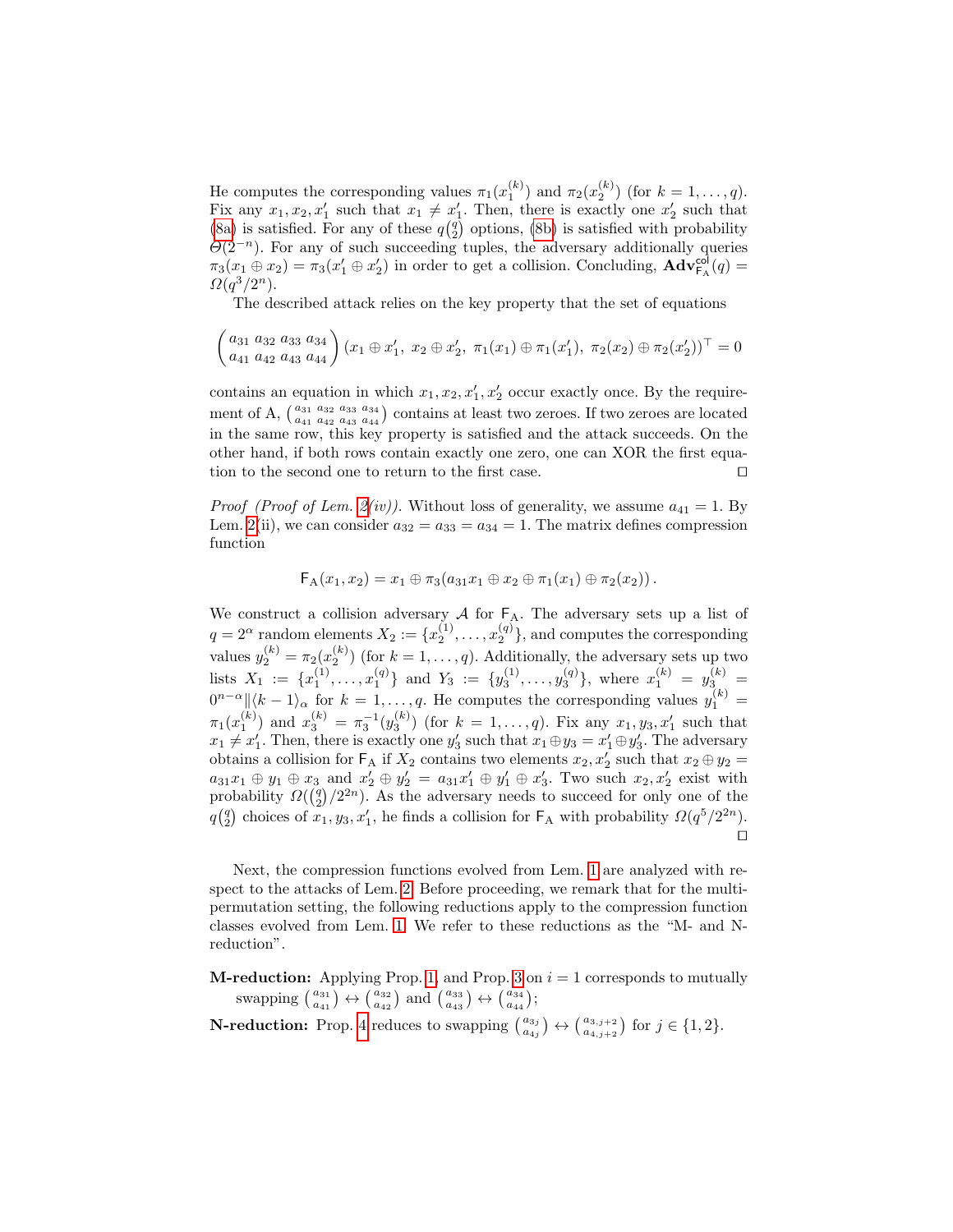We now continue evaluating the matrices A of the form [\(7\)](#page-10-2), and consider the different values of  $\|\mathbf{a}_{3,*}\|$ .

- $\|\mathbf{a}_{3,*}\| = 0$ . The matrix is invalid and excluded by definition;
- $\|\mathbf{a}_{3,*}\| = 1$ . The matrix is vulnerable to the attack of Lem. [2\(](#page-10-1)i);
- $\|\mathbf{a}_{3,*}\| = 2$ . The matrix contradicts either one of the requirements of Lem. [2.](#page-10-1) Technically, if  $(a_{31} + a_{33})(a_{32} + a_{34}) = 0$  it violates Lem. [2\(](#page-10-1)i), and otherwise the values  $a_{41}, \ldots, a_{44}$  will violate either the requirement of Lem. [2\(](#page-10-1)ii) or of Lem.  $2(iii)$ ;
- $\|\mathbf{a}_{3,*}\| = 3.$  Due to M- and N-reductions, it suffices to consider  $a_{31}a_{32}a_{33}a_{34} =$ 1110, and consequently  $a_{44} = 1$  by Lem. [2\(](#page-10-1)ii). Lemma 2(iii) now states that we require  $a_{41} = a_{43}$ , which gives the following four options for  $a_{41}a_{42}a_{43}$ : 000, 010, 101 and 111. The first one is vulnerable to the attack of Lem. [2\(](#page-10-1)iv), and the fourth matrix is equivalent to the second (by consequently applying Prop. [2](#page-7-2) on  $(c_0, c_1) = (1, 1)$ , and Prop. [3](#page-7-1) for  $i = 2$ ). We are left with  $A_1$  and  $A_2$  of  $(5)$ ;
- $\|\mathbf{a}_{3,*}\| = 4.$  Due to M- and N-reductions, it suffices to consider  $a_{41}a_{42}a_{43}a_{44} \in$ {0000, 1000, 1010, 1100, 1110, 1111}. The cases 1000 and 1100 are vulnerable to the attacks of Lems.  $2(iv)$  and  $2(iii)$ , respectively. For the cases 0000 and 1111, finding collisions is as hard as finding collisions for  $F(x_1, x_2) =$  $x_1 \oplus x_2 \oplus \pi_1(x_1) \oplus \pi_2(x_2)$  (for which collisions are found in at most  $2^{n/3}$ queries, due to Stam's bound [\[13,](#page-16-4)[14\]](#page-16-5)). We are left with  $A_3$  and  $A_4$  of [\(5\)](#page-9-1).

It remains to analyze collision and preimage security of the four compression functions defined by the matrices of [\(5\)](#page-9-1). This is covered by following lemma, which is proven in [\[6\]](#page-16-9). Particularly, Lem. [3](#page-13-1) completes the proof of Thm. [1.](#page-8-1)

**Lemma 3.** Let  $\varepsilon > 0$ . Then:

<span id="page-13-1"></span>(i) 
$$
\lim_{n\to\infty} \mathbf{Adv}_{\mathsf{F}_{\mathsf{A}_k}}^{\mathsf{col}}(2^{n/2(1-\varepsilon)}) = 0
$$
 for  $k = 1, 2, 3, 4$ ; \n(ii)  $\lim_{n\to\infty} \mathbf{Adv}_{\mathsf{F}_{\mathsf{A}_2}}^{\mathsf{pre}}(2^{2n/3(1-\varepsilon)}) = 0$ , and  $\mathbf{Adv}_{\mathsf{F}_{\mathsf{A}_k}}^{\mathsf{epre}}(q) = \Theta(q^2/2^n)$  for  $k = 1, 3, 4$ .

### <span id="page-13-0"></span>5 Main Result for Single-Permutation Setting

In a similar fashion as in Sect. [4,](#page-8-0) we analyze the security of compression functions based on three calls to the same permutations, the single-permutation setting. It turns out that there does not exist any compression function of the form [\(3\)](#page-4-1) that achieves optimal collision resistance. We note that this result does not rely on Conj. [1.](#page-9-0) In App. [A](#page-16-10) we show how the results of this section can be generalized to cover any single-permutation compression function where additional affine transformations on the permutation inputs are taken into account.

<span id="page-13-2"></span>**Theorem 2.** Consider the single-permutation setting, where  $\pi_1 = \pi_2 = \pi_3 = \pi$ . Any compression function  $F_A$  defined by a binary matrix A of the form [\(2\)](#page-4-2) satisfies  $\mathbf{Adv}_{\mathsf{FA}}^{\mathsf{col}}(q) = \Omega(q^5/2^{2n}).$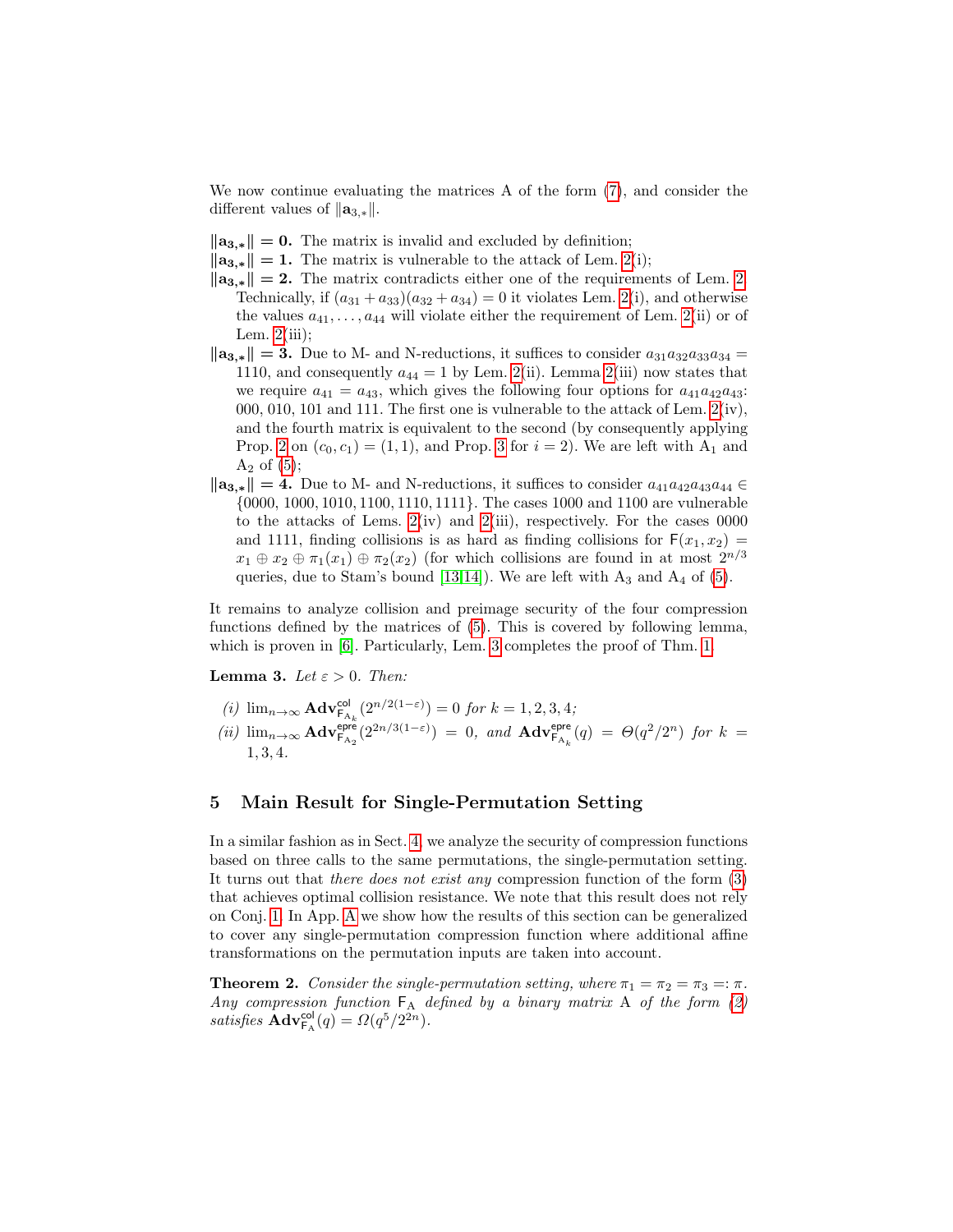Proof. The proof of Thm. [2](#page-13-2) is similar to the proof of Thm. [1,](#page-8-1) and we highlight the differences. Lemmas [1](#page-10-0) and [2](#page-10-1) still apply, and additionally the M-reduction also holds in the single-permutation setting. Notice that the N-reduction does not hold as it incorporates Prop. [4.](#page-7-0) Similar to before, we will evaluate the matrices A of the form [\(7\)](#page-10-2). The case  $\|\mathbf{a}_{3,*}\| \leq 2$  is the same as before.

 $\|\mathbf{a}_{3,*}\| = 3.$  Due to M-reductions, it suffices to consider  $a_{31}a_{32}a_{33}a_{34} \in \{1110,$ 0111}.

- $a_{31}a_{32}a_{33}a_{34} = 1110$ . The same analysis as in Sect. [4.1](#page-10-3) applies, leaving the matrices  $A_1$  and  $A_2$  of [\(5\)](#page-9-1). In the single-permutation setting, the two corresponding compression functions satisfy  $F_{A_1}(x_1, \pi(x_1)) = \pi^2(x_1)$  and  $\mathsf{F}_{\mathsf{A}_2}(x_1, x_2) = \mathsf{F}_{\mathsf{A}_2}(x_1, x_1 \oplus x_2 \oplus \pi(x_1))$  for any  $x_1, x_2$ . Collisions can thus be trivially found;
- $a_{31}a_{32}a_{33}a_{34} = 0111$ . By Lem. [2\(](#page-10-1)ii), we have  $a_{41} = 1$ . Lemma 2(iii) now states that we require  $a_{42} = a_{44}$ , which gives the following four options for  $a_{42}a_{43}a_{44}$ : 000, 010, 101 and 111. The first one is vulnerable to the attack of Lem. [2\(](#page-10-1)iv), the second, third and fourth matrix satisfy  $F_A(x_1, x_1) = x_1, F_A(x_1, x_1) = 0$  and  $F_A(x_1, x_1) = \pi(x_1)$ , respectively, for any  $x_1$ . Collisions can thus be trivially found;
- $\|\mathbf{a}_{3,*}\| = 4.$  Except for  $a_{41}a_{42}a_{43}a_{44} \in \{1010, 1001, 0110, 0101\}$ , all induced compression functions satisfy  $\mathsf{F}_{\mathsf{A}}(x_1, x_1) \oplus \pi(0) \in \{0, x_1, \pi(x_1)\}\)$  for any  $x_1$ , for which collisions can be trivially found. The cases 1001, 0110 are vulnerable to Lem. [2\(](#page-10-1)iii). The remaining two cases, which are equivalent by M-reduction, allow for trivial collisions as well: the compression function induced by  $(a_{41}a_{42}a_{43}a_{44}) = (1010)$  satisfies  $F_A(x_1, \pi^{-1}(x_1 \oplus \pi(x_1))) = 0$  for any  $x_1$  (cf. [\[10\]](#page-16-6)).

Hence, the analyzed compression functions either allow for trivial collision or are vulnerable to Lem. [2,](#page-10-1) therewith allowing for collisions in at most  $2^{2n/5}$  queries.  $\Box$ 

Concluding, for any compression function  $F_A$  of the form  $(3)$ , where the three permutations are equal to one single permutation  $\pi$ , collisions can be found in at most  $2^{2n/5}$  queries, hence considerably faster than in  $2^{n/2}$  queries.

### <span id="page-14-0"></span>6 Conclusions

We provided a full security classification of  $2n$ -to-n-bit compression functions that are solely built of XOR-operators and of three permutations. Therewith, we have analyzed compression functions that are not included in the analysis of Rogaway and Steinberger [\[10\]](#page-16-6), but yet are interesting because of their elegance (they only employ XOR-operators) and efficiency (XOR-operators are slightly cheaper than finite field multiplications by constants). For any of the  $2^{15}$  compression functions of the described form, we either provide a formal collision and preimage security proof or a collision attack more efficient than the birthday bound.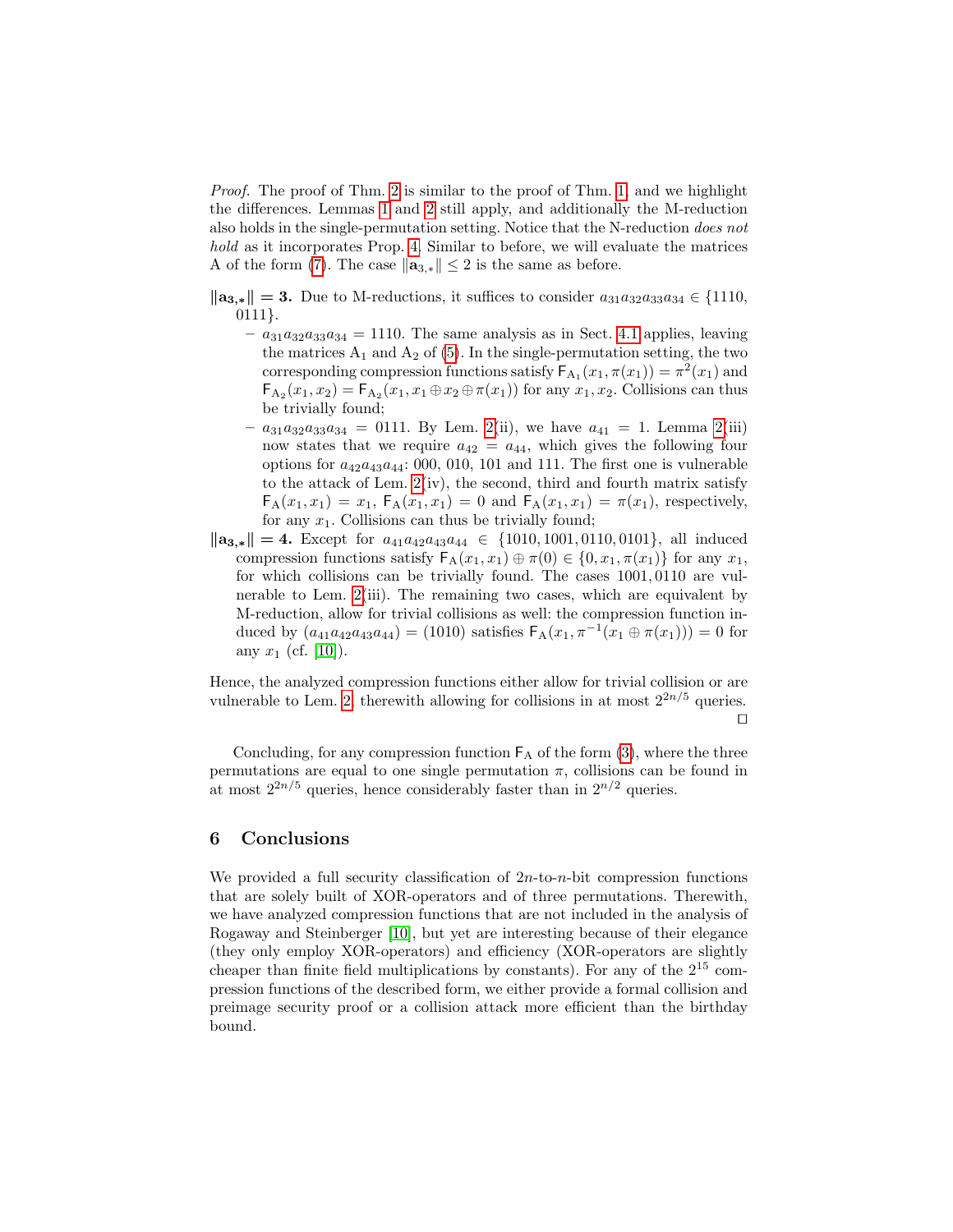For the multi-permutation setting, where the three permutations are different, there are exactly four equivalence classes of functions that allow for optimal collision resistance, one class of which the compression functions achieve optimal preimage resistance w.r.t. the bounds of [\[11\]](#page-16-3). A summary of these results is given in Table [1.](#page-3-0) Regarding the absolute number of collision/preimage secure compression functions, by ways of an extensive computation one finds 96 functions equivalent to  $F_{A_1}$  (including the  $F_{A_1}$  itself), 48 functions in each of the classes defined by  $\mathsf{F}_{A_2}$  and  $\mathsf{F}_{A_4}$ , and 24 functions equivalent to  $\mathsf{F}_{A_3}$ . In total, we have thus proven 216 compression functions optimally collision secure, 48 of which we have proven optimally preimage secure. A small part of the results for the multi-permutation setting relies on an extremal graph theory based conjecture, Conj. [1,](#page-9-0) which we supported by an extensive and detailed heuristic. We leave the full analysis of Conj. [1](#page-9-0) as an open problem.

For the single-permutation setting, where the three permutations are the same, we show that it is not possible to construct a  $2n$ -to- $n$ -bit compression function that achieves optimal collision resistance. In light of the amount of optimally secure compression functions we have found in the multi-permutation setting, this observation is not as expected. This negative result casts doubts over the existence of any (larger) permutation-based XOR-based compression function built on (multiple invocations of) one single permutation. We leave this question as an open problem.

The results in this work are derived in the permutation setting. Different results may be obtained if we consider three underlying primitives to be one-way functions: in particular, the  $\pi$ -inverse-reduction (Prop. [4\)](#page-7-0) and Lem. [2](#page-10-1) rely on the invertibility of these primitives. Further research questions include the applicability of the approach followed in this work to different classes of compression functions, for instance with larger domain and range, with more permutations or random functions instead, or defined over different fields.

ACKNOWLEDGMENTS. This work has been funded in part by the IAP Program P6/26 BCRYPT of the Belgian State (Belgian Science Policy), in part by the European Commission through the ICT program under contract ICT-2007-216676 ECRYPT II, and in part by the Research Council K.U.Leuven: GOA TENSE. The first author is supported by a Ph.D. Fellowship from the Institute for the Promotion of Innovation through Science and Technology in Flanders (IWT-Vlaanderen).

#### References

- <span id="page-15-1"></span>1. Black, J., Cochran, M., Shrimpton, T.: On the impossibility of highly-efficient blockcipher-based hash functions. In: Advances in Cryptology - EUROCRYPT 2005. Lecture Notes in Computer Science, vol. 3494, pp. 526–541. Springer-Verlag, Berlin (2005)
- <span id="page-15-2"></span>2. Bollobás, B.: Extremal Graph Theory. Academic Press (1978)
- <span id="page-15-0"></span>3. Hirose, S.: Some plausible constructions of double-block-length hash functions. In: Fast Software Encryption '06. Lecture Notes in Computer Science, vol. 4047, pp. 210–225. Springer-Verlag, Berlin (2006)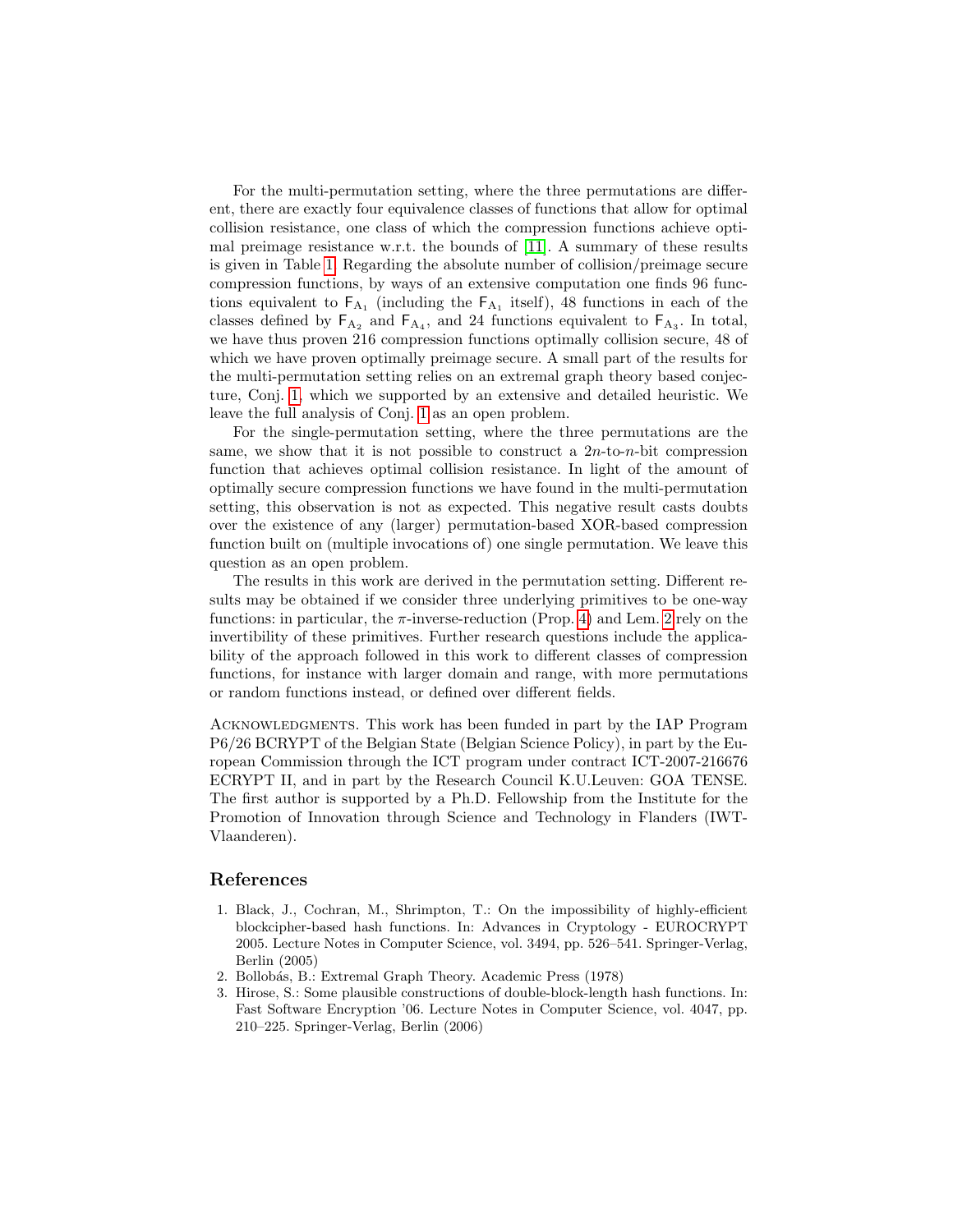- <span id="page-16-0"></span>4. Lai, X., Massey, J.: Hash function based on block ciphers. In: Advances in Cryptology - EUROCRYPT '92. Lecture Notes in Computer Science, vol. 658, pp. 55–70. Springer-Verlag, Berlin (1992)
- <span id="page-16-7"></span>5. Lee, J., Kwon, D.: Security of single-permutation-based compression functions. Cryptology ePrint Archive, Report 2009/145 (2009)
- <span id="page-16-9"></span>6. Mennink, B., Preneel, B.: Hash functions based on three permutations: A generic security analysis. Cryptology ePrint Archive, Report 2011/532 (2011), full version of this paper
- <span id="page-16-1"></span>7. Preneel, B., Govaerts, R., Vandewalle, J.: Hash functions based on block ciphers: A synthetic approach. In: Advances in Cryptology - CRYPTO '93. Lecture Notes in Computer Science, vol. 773, pp. 368–378. Springer-Verlag, Berlin (1993)
- <span id="page-16-2"></span>8. Rabin, M.: Digitalized signatures. In: Foundations of Secure Computation '78. pp. 155–166. Academic Press, New York (1978)
- <span id="page-16-11"></span>9. Rogaway, P., Shrimpton, T.: Cryptographic hash-function basics: Definitions, implications, and separations for preimage resistance, second-preimage resistance, and collision resistance. In: Fast Software Encryption 2004. Lecture Notes in Computer Science, vol. 3017, pp. 371–388. Springer-Verlag, Berlin (2004)
- <span id="page-16-6"></span>10. Rogaway, P., Steinberger, J.: Constructing cryptographic hash functions from fixedkey blockciphers. In: Advances in Cryptology - CRYPTO 2008. Lecture Notes in Computer Science, vol. 5157, pp. 433–450. Springer-Verlag, Berlin (2008)
- <span id="page-16-3"></span>11. Rogaway, P., Steinberger, J.: Security/efficiency tradeoffs for permutation-based hashing. In: Advances in Cryptology - EUROCRYPT 2008. Lecture Notes in Computer Science, vol. 4965, pp. 220–236. Springer-Verlag, Berlin (2008)
- <span id="page-16-8"></span>12. Shrimpton, T., Stam, M.: Building a collision-resistant compression function from non-compressing primitives. In: International Colloquium on Automata, Languages and Programming - ICALP (2) 2008. Lecture Notes in Computer Science, vol. 5126, pp. 643–654. Springer-Verlag, Berlin (2008)
- <span id="page-16-4"></span>13. Stam, M.: Beyond uniformity: Better security/efficiency tradeoffs for compression functions. In: Advances in Cryptology - CRYPTO 2008. Lecture Notes in Computer Science, vol. 5157, pp. 397–412. Springer-Verlag, Berlin (2008)
- <span id="page-16-5"></span>14. Steinberger, J.: Stam's collision resistance conjecture. In: Advances in Cryptology - EUROCRYPT 2010. Lecture Notes in Computer Science, vol. 6110, pp. 597–615. Springer-Verlag, Berlin (2010)

# <span id="page-16-10"></span>A Generalization of Theorem [2](#page-13-2)

We generalize our findings on the single-permutation setting to cover *any* function, where affine transformations on the inputs to the permutations are taken into account. This generalization is straightforward, but technical and more elaborate. For a matrix  $B = (b_1, b_2, b_3, b_4)^\top$  with elements in  $\{0, 1\}^n$ , we define the compression function  $F_{AB}$  as follows:

<span id="page-16-12"></span>
$$
\mathsf{F}_{AB}(x_1, x_2) = z, \text{ where } y_1 \leftarrow \pi_1(a_{11}x_1 \oplus a_{12}x_2 \oplus b_1),
$$
  
\n
$$
y_2 \leftarrow \pi_2(a_{21}x_1 \oplus a_{22}x_2 \oplus a_{23}y_1 \oplus b_2),
$$
  
\n
$$
y_3 \leftarrow \pi_3(a_{31}x_1 \oplus a_{32}x_2 \oplus a_{33}y_1 \oplus a_{34}y_2 \oplus b_3),
$$
  
\n
$$
z \leftarrow a_{41}x_1 \oplus a_{42}x_2 \oplus a_{43}y_1 \oplus a_{44}y_2 \oplus a_{45}y_3 \oplus b_4.
$$
  
\n(9)